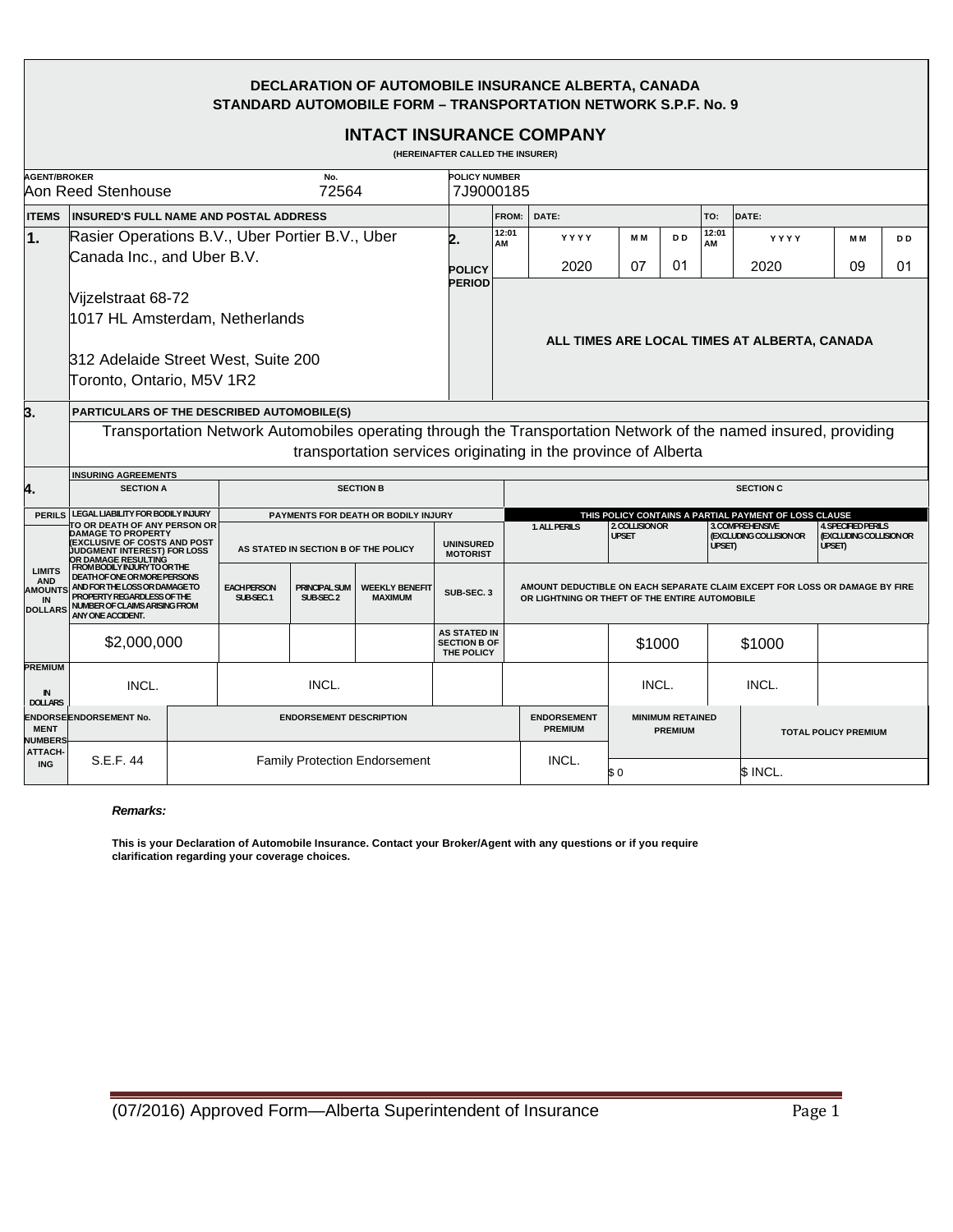### **ALBERTA STANDARD AUTOMOBILE FORM – TRANSPORTATION NETWORK S.P.F. No. 9**

#### **INDEX**

|                                                                                                                                                                                                                                               | Page<br>4                                                   |
|-----------------------------------------------------------------------------------------------------------------------------------------------------------------------------------------------------------------------------------------------|-------------------------------------------------------------|
| SECTION A - THIRD PARTY LIABILITY                                                                                                                                                                                                             | 4                                                           |
|                                                                                                                                                                                                                                               | 6                                                           |
| Subsection 2 - Death and Total Disability<br>Subsection 3 - Uninsured Motorist Cover                                                                                                                                                          | $6\phantom{1}6$<br>$\overline{7}$<br>$\boldsymbol{8}$<br>13 |
| <b>SPECIAL PROVISIONS, DEFINITIONS AND EXCLUSIONS</b>                                                                                                                                                                                         | 16                                                          |
| <b>SECTION C - LOSS OF OR DAMAGE TO INSURED</b><br>Subsection 1 - All Perils Coverage<br><b>Subsection 2 - Collision or Upset Coverage</b><br><b>Subsection 3 - Comprehensive Coverage</b><br><b>Subsection 4 - Specified Perils Coverage</b> | 20                                                          |
|                                                                                                                                                                                                                                               | 21                                                          |
| <b>GENERAL PROVISIONS, DEFINITIONS AND</b>                                                                                                                                                                                                    | 23                                                          |
|                                                                                                                                                                                                                                               | 27                                                          |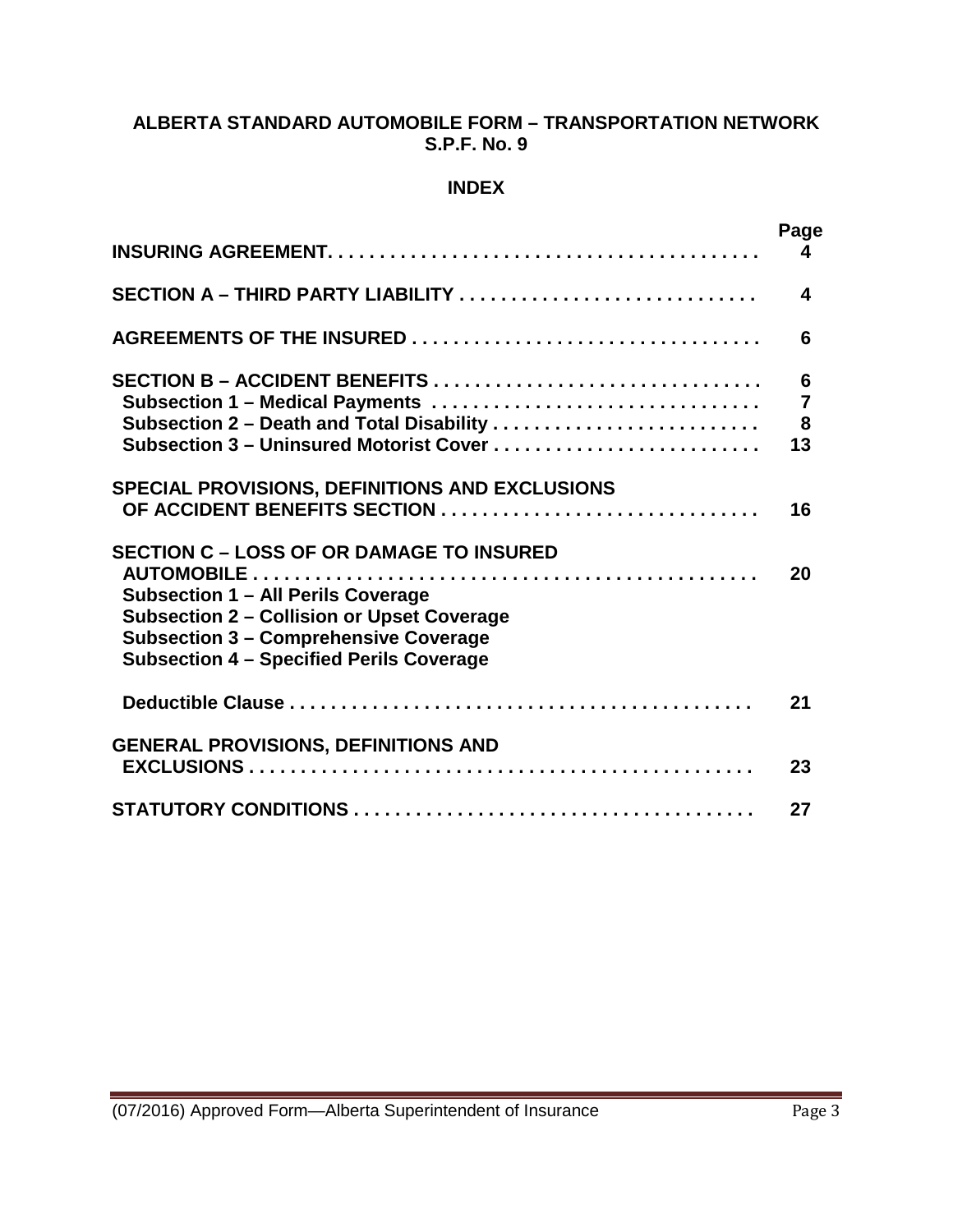#### **INSURING AGREEMENT**

In consideration of the payment of the premium specified and of the statements contained in the application and subject to the limits, terms, conditions, definitions, exclusions stated in this policy and to the provisions of any endorsement attached to this policy.

**The coverages provided by this policy are limited and they only apply to accidents that arise from the use or operation of the automobile as a transportation network automobile. Damages caused in any accident where the automobile is being used for a purpose other than as a transportation network automobile are not recoverable under this insurance policy.**

# **SECTION A – THIRD PARTY LIABILITY**

The insurer agrees to indemnify the insured against the liability imposed by law upon the insured for loss or damage arising from the use or operation of the automobile as a transportation network automobile and resulting from bodily injury to or the death of any person or damage to property.

For the purposes of this section, use or operation of the automobile as a transportation network automobile means:

- (a) anytime a transportation network driver operating a transportation network automobile is logged onto a transportation network for the purposes of accepting requests for transportation services for compensation from prospective passenger(s); or
- (b) anytime from the moment a transportation network driver operating a transportation network automobile has accepted a ride request through a transportation network, continuing while such transportation network driver is enroute to pick up prospective passenger(s) to provide transportation services for compensation, and ending when the first passenger enters the transportation network automobile or a trip is cancelled whichever is later; or
- (c) anytime from the moment a transportation network driver operating a transportation network automobile has passenger(s) in a transportation network automobile, continuing while such passenger(s) are being transported for compensation, and ending when the last passenger departs from the transportation network automobile.

#### **The insurer shall not be liable under this section,**

(a) for any liability imposed by any workers' compensation law upon any person insured by this section; or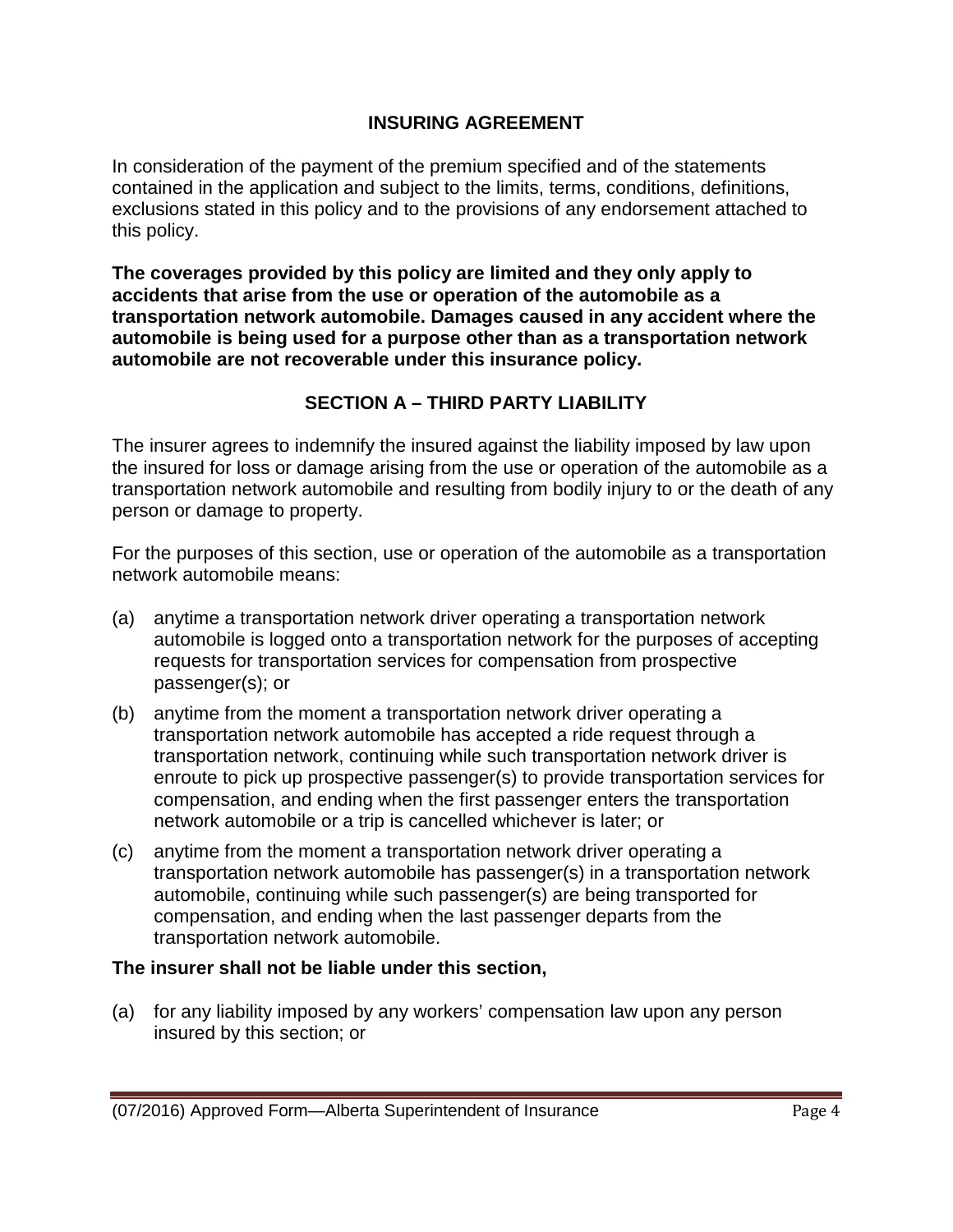- (b) for loss or damage resulting from bodily injury to or the death of any employee of any person insured by this section while engaged in the operation or repair of the automobile; or
- (c) for loss or damage to any property owned or rented by any person insured by this Policy; or
- (d) for any amount in excess of the limit(s) stated in section A of item 4 of the application and expenditures provided for in the Additional Agreements of this section; or
- (e) for any liability arising from contamination of property carried in the automobile; or
- (f) for any liability resulting from use or operation of the automobile for any purpose other than as a transportation network automobile; or
- (g) for any loss or damage resulting from bodily injury to or death of any person or loss or damage to property sustained while a transportation network driver operating a transportation network automobile is logged onto a transportation network for the purposes of accepting requests for transportation services for compensation from prospective passenger(s) but has not accepted a request to transport passenger(s) unless the insurer of an owner's policy issued to a transportation network driver or transportation network automobile owner has denied liability for the loss or damage. Where the insurer of an owner's policy issued to a transportation network driver or transportation network automobile owner has denied liability for the loss or damage, the insurer's liability is limited to \$1,000,000 and the expenditures provided for in the Additional Agreements of this section.

# **See also General Provisions, Definitions, Exclusions and Statutory Conditions of this Policy**

# **ADDITIONAL AGREEMENTS OF INSURER**

Where indemnity is provided by this section the Insurer shall,

- (1) upon receipt of notice of loss or damage caused to persons or property, serve any person insured by this Policy by an investigation and negotiations with the claimant and by settlement of any resulting claims that are expedient by the insurer; and
- (2) defend in the name and on behalf of any person insured by this Policy and at the cost of the Insurer any civil action which may at any time be brought against any person insured on account of such loss or damage to persons or property; and
- (3) pay all costs taxed against any person insured by this Policy in any civil action defended by the Insurer and any interest accruing after entry of judgment upon that part of the judgment which is within the limit(s) of the Insurer's liability; and
- (4) in the case of an injury to a person, reimburse any person insured by this Policy for outlay for any medical aid as may be immediately necessary at the time; and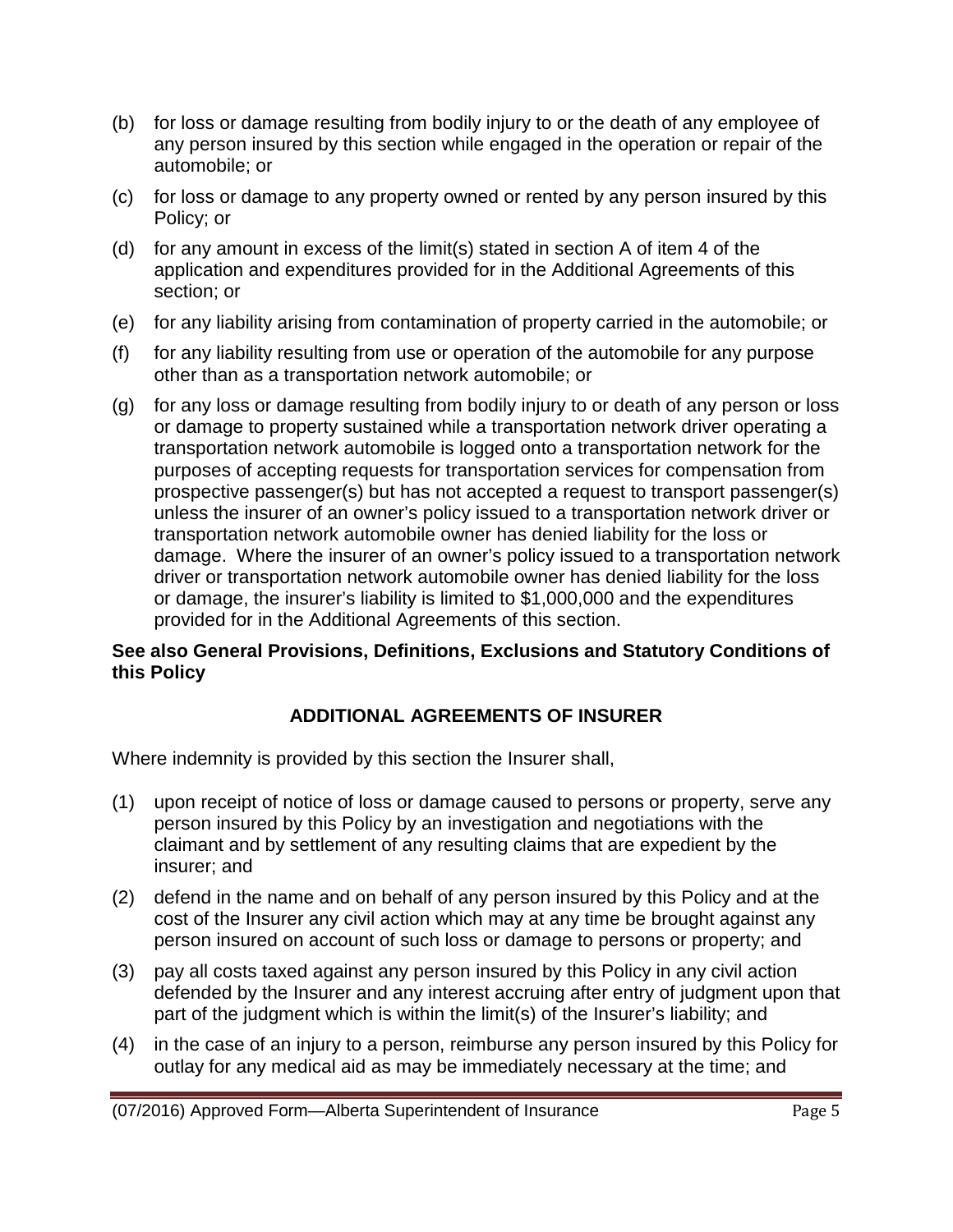- (5) be liable up to the minimum limit(s) prescribed for that province or territory of Canada in which the accident occurred, if that limit(s) is higher than the limit(s) stated in Section A of this Policy; and
- (6) not set up any defence to a claim that might not be set up if the policy were a motor vehicle liability policy issued in the province or territory of Canada in which the accident occurred.

# **AGREEMENTS OF THE INSURED**

Where indemnity is provided by this section, every person insured by this Policy:

- (1) by acceptance of this policy, constitutes and appoints the insurer their irrevocable attorney to appear and defend in any province or territory of Canada in which action is brought against the insured arising out of the ownership, use or operation of the automobile as a transportation network automobile;
- (2) shall reimburse the Insurer, upon demand, in the amount which the Insurer has paid by reason of the provisions of any statute relating to automobile insurance and which the Insurer would not otherwise be liable to pay under the Policy.

# **SECTION B – ACCIDENT BENEFITS**

The Insurer agrees to pay the benefits outlined in this Section B to or with respect to each insured person as defined in this section who sustains bodily injury or death directly and independently of all other causes by an accident arising out of the use or operation of the automobile as a transportation network automobile.

#### **The coverage for benefits under this Section B is primary until such time as the insurer of an owner's policy issued to a transportation network driver or transportation network owner accepts liability for the benefits.**

For the purposes of this section, use or operation of the automobile as a transportation network automobile means:

- (a) anytime a transportation network driver operating a transportation network automobile is logged onto a transportation network for the purposes of accepting requests for transportation services for compensation from prospective passenger(s); or
- (b) anytime from the moment a transportation network driver operating a transportation network automobile has accepted a ride request through a transportation network, continuing while such transportation network driver is enroute to pick up prospective passenger(s) to provide transportation services for compensation, and ending when the first passenger enters the transportation network automobile or a trip is cancelled whichever is later; or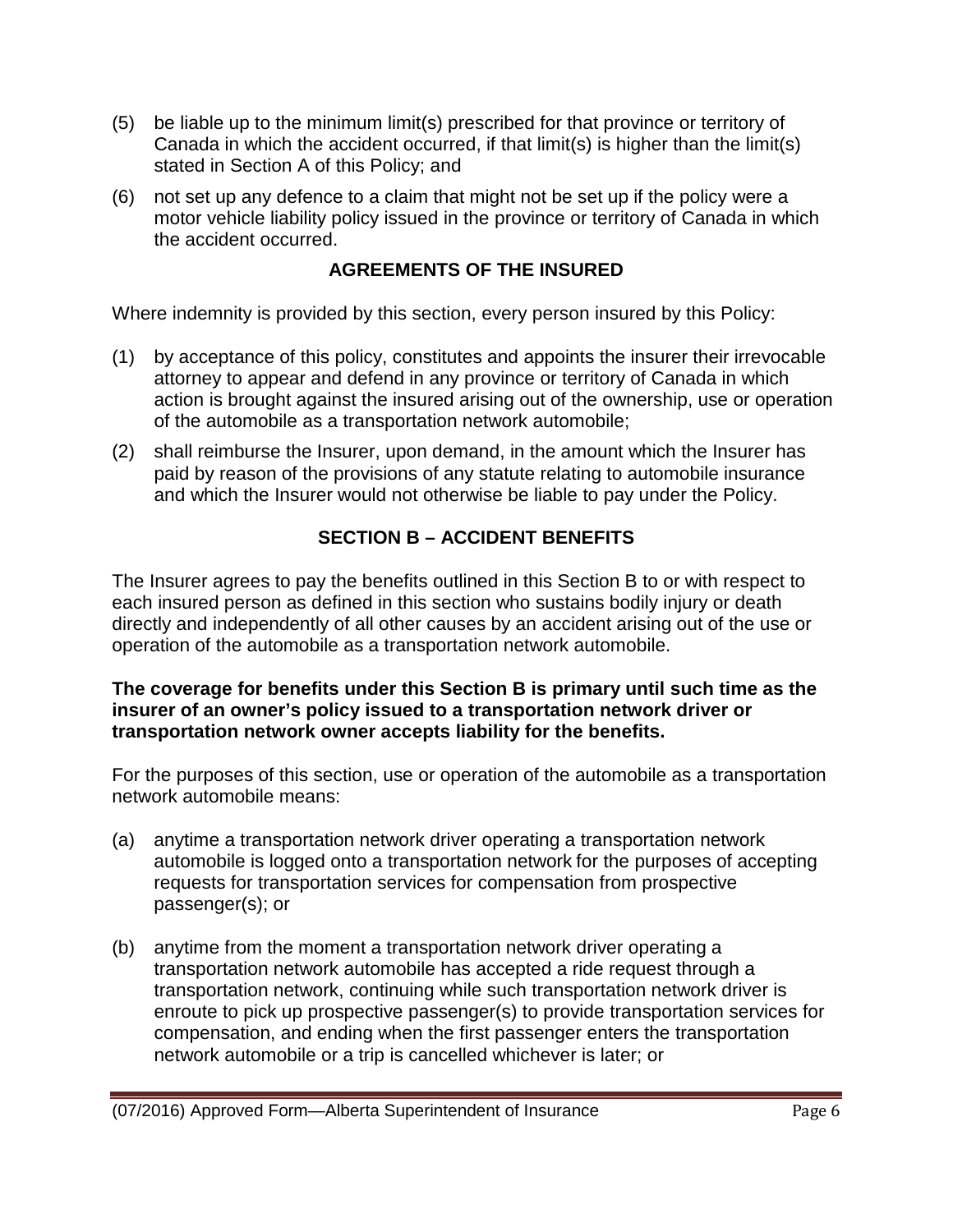(c) anytime from the moment a transportation network driver operating a transportation network automobile has passenger(s) in a transportation network automobile, continuing while such passenger(s) are being transported for compensation, and ending when the last passenger departs from the transportation network automobile.

# **Subsection 1 - Medical Payments**

- (1) In respect of
	- (a) injuries to which the *Diagnostic and Treatment Protocols Regulation* applies and that are diagnosed and treated in accordance with the protocols under that Regulation, the expenses payable for any service, diagnostic imaging, laboratory testing, specialized testing, supply, treatment, visit, therapy, assessment or making a report, or any other activity or function authorized under that Regulation, and payment must be made in the manner and subject to the provisions of that Regulation, notwithstanding anything to the contrary in Section B, and
	- (b) injuries
		- (i) to which the *Diagnostic and Treatment Protocols Regulation* applies but that are not diagnosed and treated in accordance with the protocols under that Regulation,
		- (ii) to which the *Diagnostic and Treatment Protocols Regulation* ceases to apply but for which the insured person wishes to make a claim under provision (3) of "Special Provisions, Definitions, and Exclusions of Section B", and
		- (iii) to which Section B applies, other than those injuries referred to in subclauses (i) and (ii),

all reasonable expenses incurred within 2 years from the date of the accident as a result of those injuries for necessary medical, surgical, chiropractic, dental, hospital, psychological, physical therapy, occupational therapy, massage therapy, acupuncture, professional nursing and ambulance services and, in addition, for other services and supplies that are, in the opinion of the insured person's attending physician and in the opinion of the Insurer's medical advisor, essential for the treatment or rehabilitation of the injured person,

to the limit of \$50,000 per person.

(2) Notwithstanding provision (1),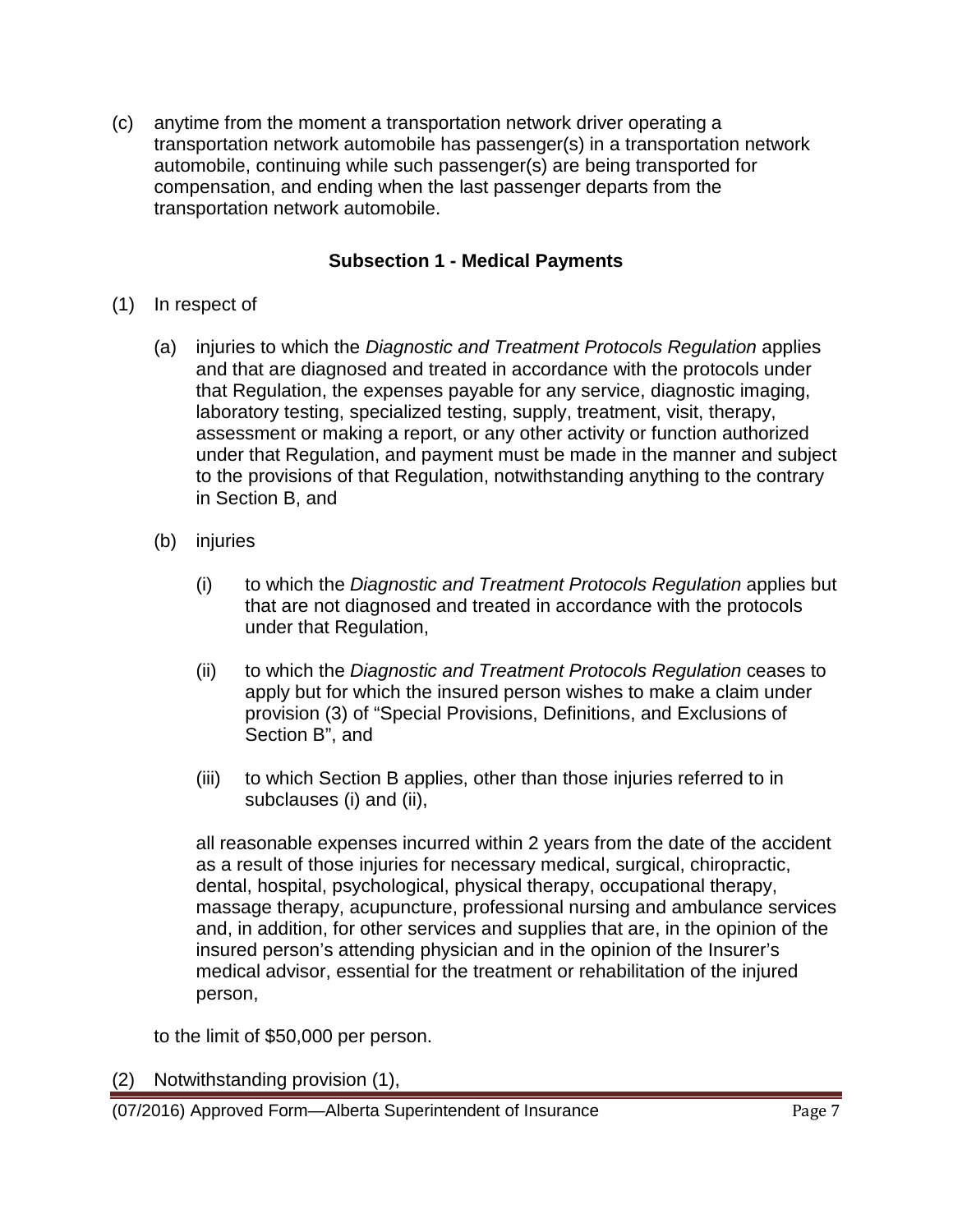- (a) expenses payable in respect of chiropractic services provided under provision (1)(b) are limited to \$750 per person;
- (b) expenses payable in respect of massage therapy services provided under provision (1)(b) are limited to \$250;
- (c) expenses payable in respect of acupuncture services provided under provision (1)(b) are limited to \$250.
- (3) Subject to provision (4), the Insurer is not liable under this provision for those portions of expenses payable or recoverable under any medical, surgical, dental or hospitalization plan or law or, except for similar insurance provided under another automobile insurance contract, under any other insurance contract or certificate issued to or for the benefit of any insured person.
- (4) Except for those portions of expenses payable or recoverable under any law, provision (3) does not apply to expenses payable or recoverable for an injury to which the *Diagnostic and Treatment Protocols Regulation* applies.

#### **Subsection 2 - Death, Grief Counselling, Funeral and Total Disability**

# **Part 1 - Death, Grief Counselling and Funeral Benefits**

Subject to the provisions of this Part 1, for death, a payment of a principal sum - based on the age and status at the date of the accident of the deceased in a household where the head of the household or the spouse/adult interdependent partner or dependants survive - of the following amount:

| Age of<br>Deceased at<br>Date of Accident | Status of Deceased at<br>Date of Accident |                                           |                       |  |  |  |
|-------------------------------------------|-------------------------------------------|-------------------------------------------|-----------------------|--|--|--|
|                                           | Head of<br>Household                      | Spouse/Adult<br>Interdependent<br>Partner | Dependent<br>Relative |  |  |  |
| Up to age of 4<br>years                   |                                           |                                           | \$1000                |  |  |  |
| 5 to 9 years                              |                                           |                                           | 2000                  |  |  |  |
| 10 to 17 years                            | \$10 000                                  | \$10 000                                  | 3000                  |  |  |  |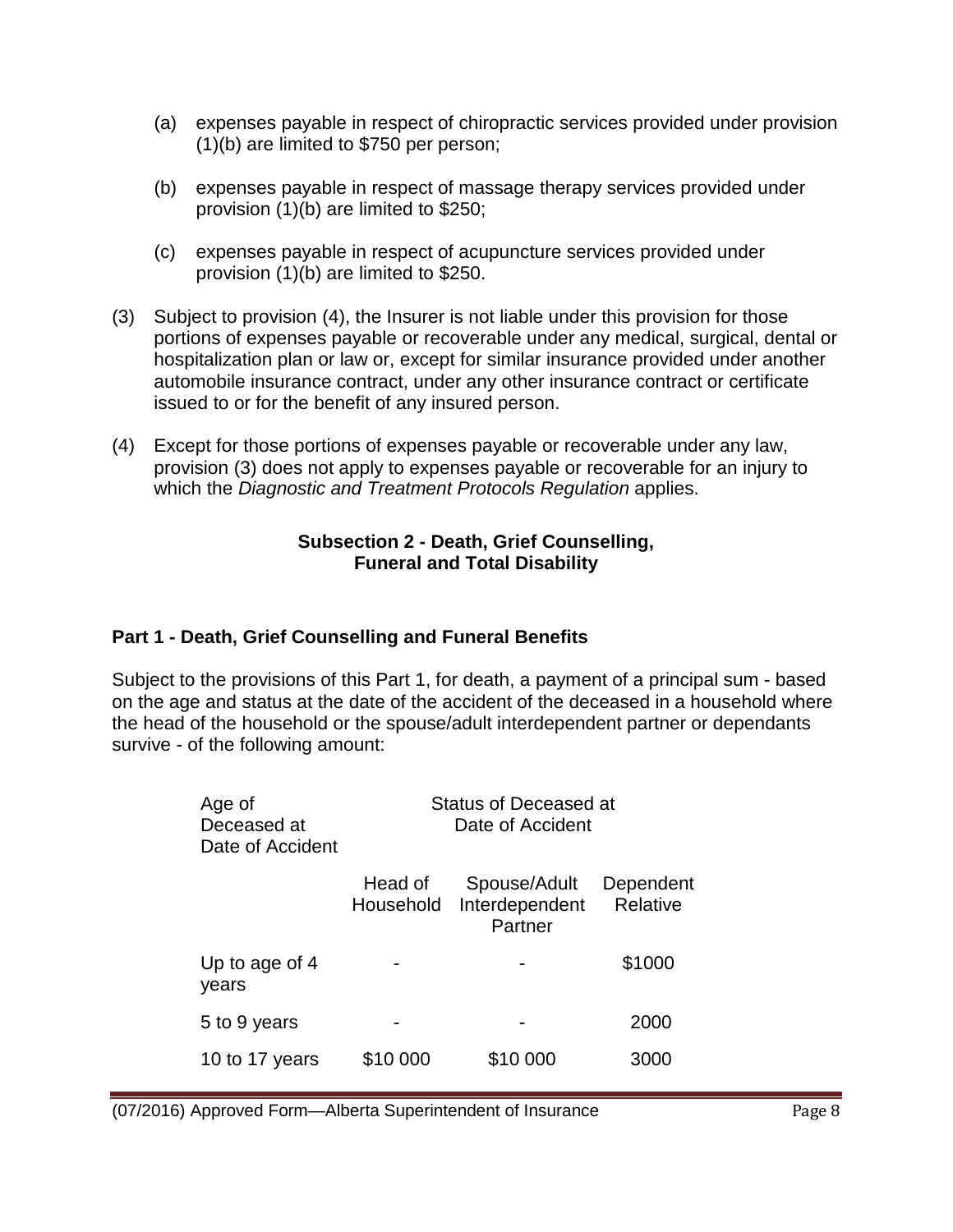| 18 to 64 years       | 10 000 | 10 000 | 2000 |
|----------------------|--------|--------|------|
| 65 to 69 years       | 10 000 | 10 000 | 2000 |
| 70 years and<br>over | 10 000 | 10 000 | 1000 |

In addition, funeral service expenses up to the amount of \$5000 in respect of the death of any one person.

In addition, grief counselling expenses up to the amount of \$400 per family in respect of the death of any one person.

In addition, with respect to the death of the head of household,

- (a) where there are 2 or more survivors who are
	- (i) a spouse/adult interdependent partner and one or more dependent relatives, or
	- (ii) 2 or more dependent relatives,

the principal sum payable is increased 20% for each survivor other than the first, and(b) where there is a spouse/adult interdependent partner or dependent relative survivor living in the household, the death benefit is increased

- (i) by \$15 000 for the first spouse/adult interdependent partner or dependent relative survivor, and
- (ii) by a subsequent \$4000 for each of the remaining survivors.

#### **For the Purposes of this Part 1**

- (1) "head of household" means that member of a household with the largest income in the year preceding the date of the accident;
- (2) "dependent relative" means a person
	- (a) under the age of 18 years for whose support the head of household or the spouse/adult interdependent partner of the head of household (or both of them) is legally liable and who is dependent upon either or both of them for financial support; or
	- (b) 18 years of age or over and residing in the same dwelling premises as the head of household who, because of mental or physical infirmity, is principally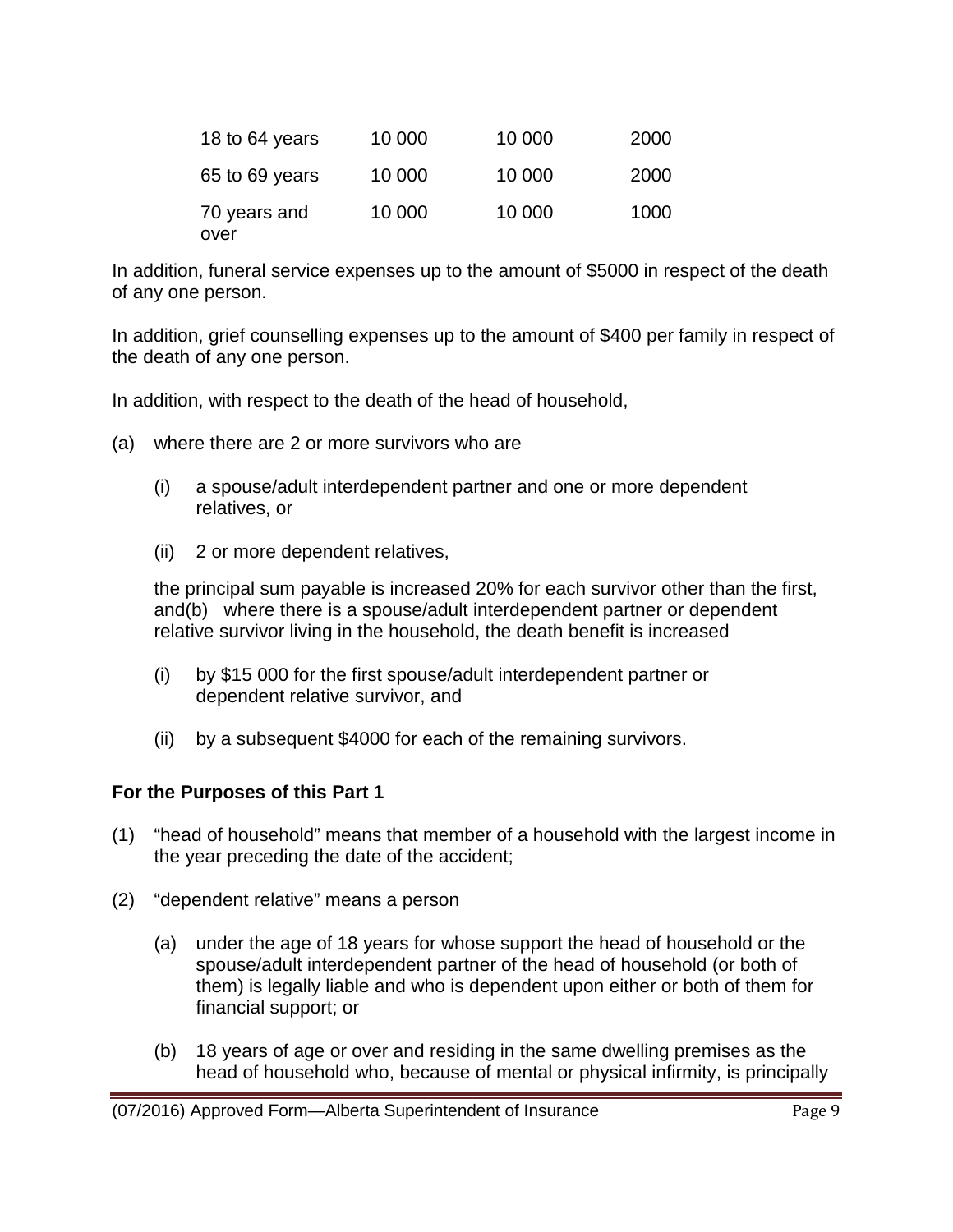dependent on the head of household or the spouse/adult interdependent partner of the head of household (or both the head of household and the spouse/adult interdependent partner) for financial support;

- (2.1) If the head of household has both a spouse and an adult interdependent partner, a reference to spouse/adult interdependent partner or surviving spouse/adult interdependent partner means
	- (a) the spouse or surviving spouse, or
	- (b) the adult interdependent partner or surviving adult interdependent partner,

living in the same dwelling premises as the head of household.

- (3) The total sum payable shall be paid with respect to death of head of household or spouse/adult interdependent partner to the surviving spouse/adult interdependent partner. If there is no surviving spouse/adult interdependent partner in the household, no amount shall be payable unless there are surviving dependent relatives, and in that event the total sum payable shall be divided equally among the surviving dependent relatives;
- (4) The total amount payable with respect to death due to a common disaster of head of household and spouse/adult interdependent partner shall be paid equally to surviving dependent relatives;
- (5) The sum payable with respect to the death of a dependent relative shall be paid to the head of household or, if he does not survive, to the surviving spouse/adult interdependent partner of the head of household but, if neither the head of household nor the spouse/adult interdependent partner survives, no amount is payable;
- (6) Amounts payable under this Part I shall be paid only to a person who is alive 60 days after the death of the insured person;
- (7) The amount payable under this Part I for the death of any person shall be reduced by the amount of any payments made to or for such person with respect to the same accident under Part II, Total Disability;
- (8) The amount payable under this Part for grief counselling is payable to the spouse/adult interdependent partner or other immediate family member of the deceased in respect of grief counselling for the immediate family members of an insured person who dies as a result of the accident.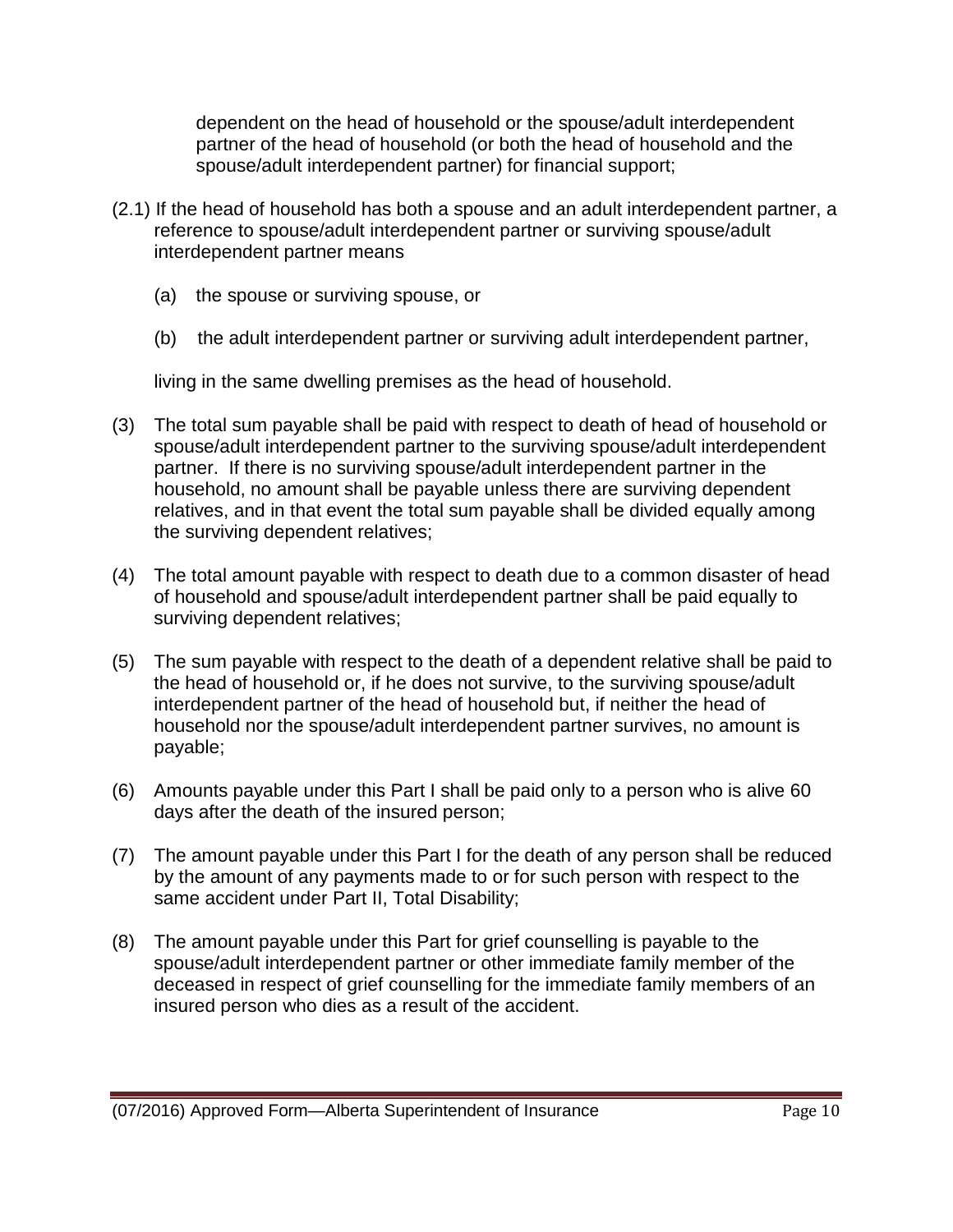### **Part II - Total Disability**

A weekly benefit for the period during which the injury shall wholly and continuously disable such insured person, provided

- (a) such person was employed at the date of the accident;
- (b) within 60 days from the date of the accident such injury prevents him from performing any and every duty pertaining to his occupation or employment;
- (c) no benefit shall be payable for the first seven days of such disability or for any period in excess of 104 weeks.

**Amount of Weekly Benefit -** The weekly benefit payable shall be the lesser of:

- (a) \$400 per week, and
- (b) 80% of the average gross weekly earnings, less any payments for loss of income from occupation or employment received by or available to such insured person under Subsection 2(A) of this Section B.

The above benefits shall be subject to the terms of provision (3) below.

#### **For the purpose of this Part II**

- (1) an insured person who is 18 years of age or over and who is not engaged in an occupation or employment for wages or profit and is completely incapacitated and unable to perform any of his or her household duties shall, while so incapacitated, receive \$135 per week for not more than 26 weeks;
- (1.1) average gross weekly earnings is the greater of
	- (a) average gross weekly earnings from an occupation or employment for the 4 weeks preceding the accident, and
	- (b) average gross weekly earnings from an occupation or employment for the 52 weeks preceding the accident;
- (2) a person shall be deemed to be employed
	- (a) if actively engaged in occupation or employment for wages or profit at the date of the accident, or
	- (b) if 18 years of age or over, so engaged for any six months during the 12 months preceding the date of the accident.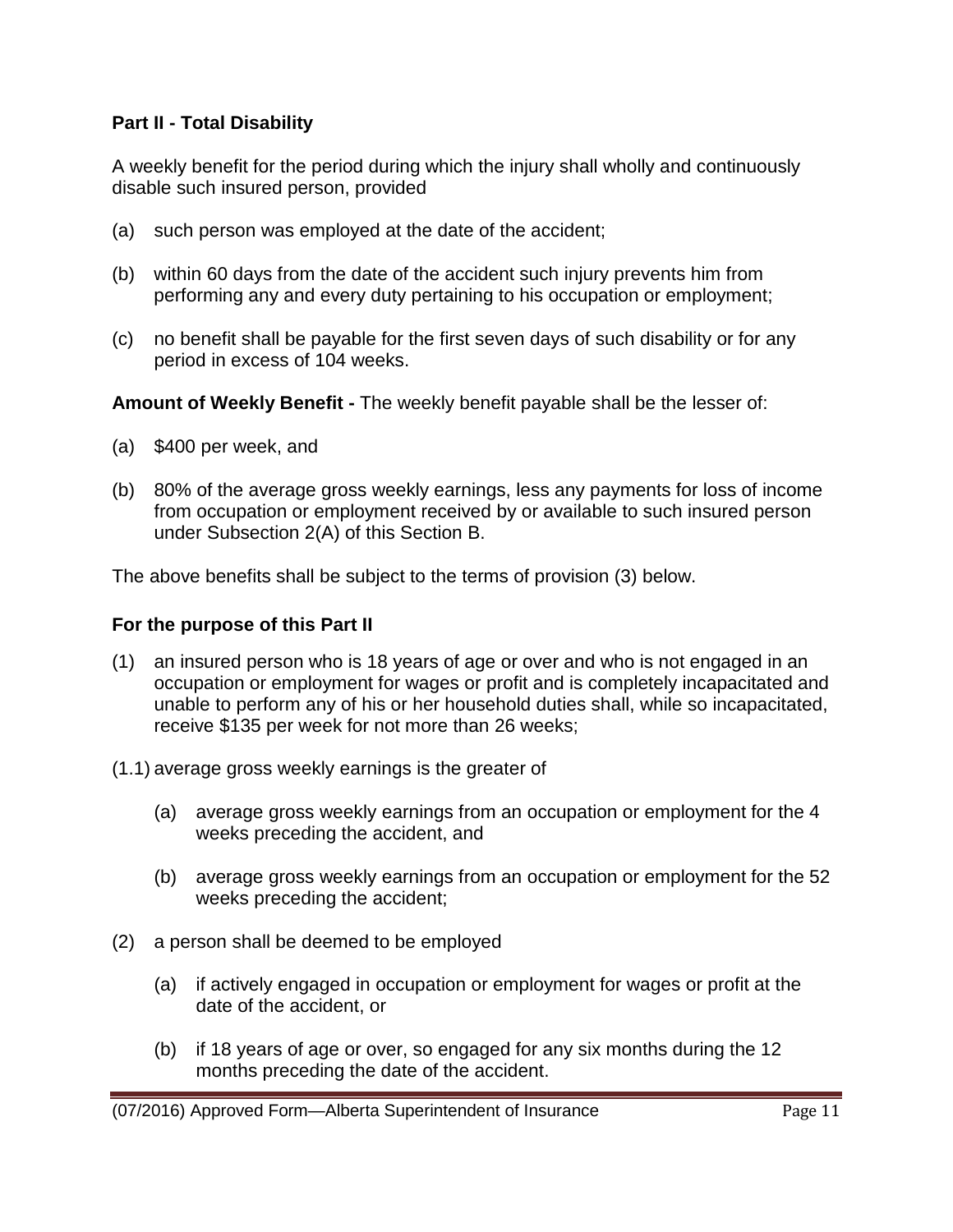(3) if the benefits for loss of time payable under this Part, together with benefits for loss of time under another contract, including a contract of group accident insurance and a life insurance contract providing disability insurance, exceed the average gross weekly earnings of the insured person, the weekly benefit shall be calculated in accordance with the following formula:

> $WB = 80\%$  of  $WE \times PB$  $PR + OR$

where

- WB is the weekly benefit,
- WE is the average gross weekly earnings of the insured person,
- PB is the lesser of \$300 and 80% of WE,
- OB is the total of all other weekly benefits payable to the insured person under other contracts, including a contract of group accident insurance and a life insurance contract providing disability insurance, excluding benefits under the *Employment Insurance Act* (Canada) and the *Canada*  **Pension Plan (Canada);**
- (4) the disability of the insured person shall be certified by a duly qualified medical practitioner, if so required by the Insurer.

### **Subsection 2(A) - Supplemented Benefits Respecting Accidents Occurring Outside Alberta in a No-fault Jurisdiction**

- (1) In this Subsection, 2(A)
	- (a) "accident" means an event resulting in bodily injury caused by the use or operation of the automobile as a transportation network automobile;
	- (b) "applicable laws" means, with respect to a no-fault jurisdiction, the laws in force from time to time governing the system of no-fault automobile insurance in that jurisdiction;
	- (c) "insured person" means an individual who is a resident of Alberta and who
		- (i) is an occupant of the automobile which is being used or operated as a transportation network automobile at the time of the accident, or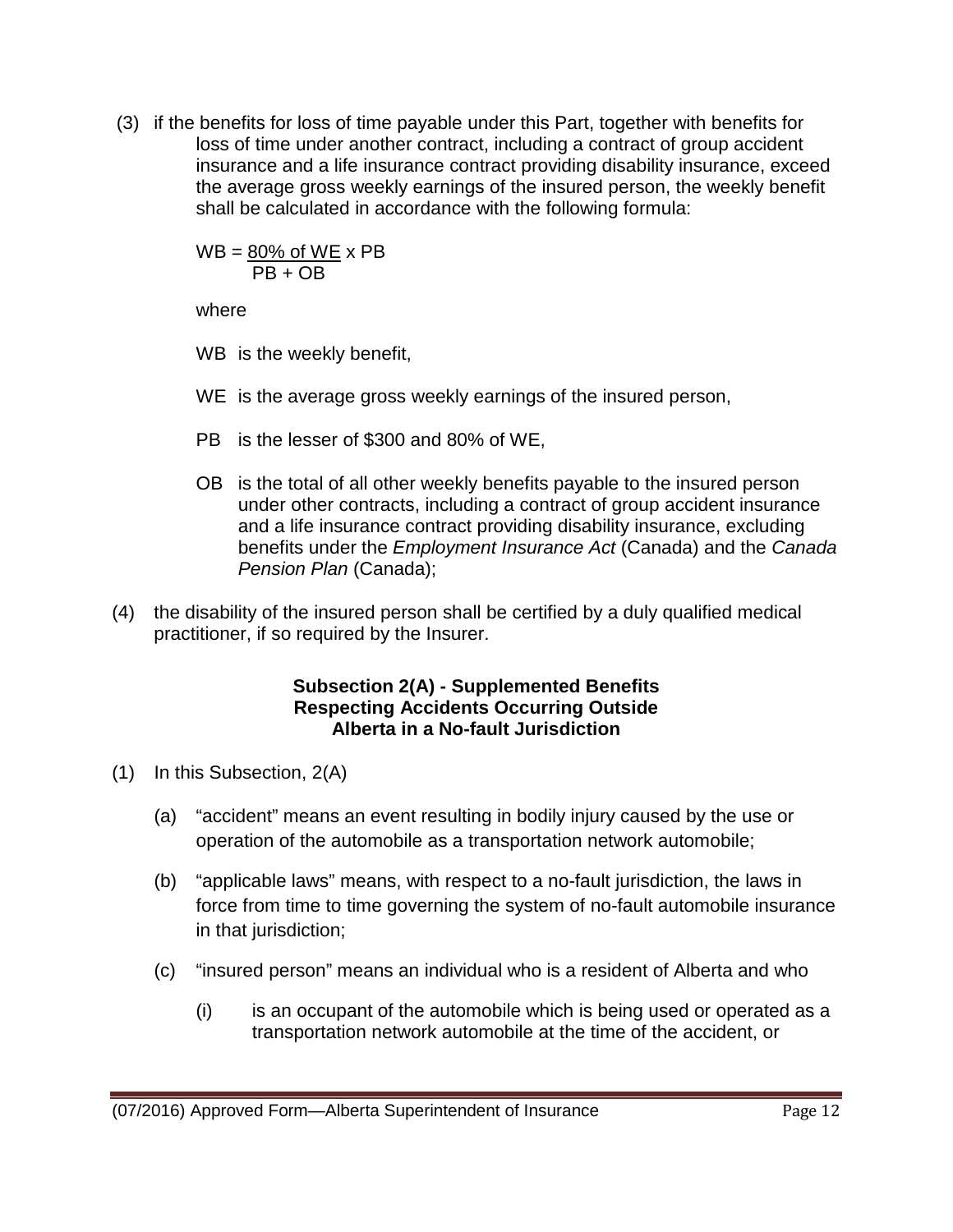- (ii) while a pedestrian, is struck by the automobile or a newly acquired or temporary substitute automobile as defined in this policy, which is being used or operated as a transportation network automobile;
- (d) "no-fault jurisdiction" means the Province of Quebec, Ontario, Manitoba or Saskatchewan;
- (e) "pedestrian" means an individual who is not an occupant of an automobile;
- (f) "resident of Alberta" means an individual who
	- (i) is authorized by law to be or to remain in Canada and is living and ordinarily present in Alberta, and
	- (ii) meets the criteria for non-residency in the no-fault jurisdiction established by the applicable laws of the no-fault jurisdiction.
- (2) The definition of "insured person" under the heading Special Provisions, Definitions, and Exclusions of Section B does not apply to this Subsection.
- (3) Where an insured person suffers personal injury as a result of an accident occurring in a no-fault jurisdiction, the insurer agrees to pay to the insured person the amount that would be payable under the applicable laws of the no-fault jurisdiction as if the insured person were a resident of the no-fault jurisdiction.
- (4) For the purposes of calculating an amount payable under (3) in respect of an accident occurring in Quebec, references in the *Automobile Insurance Act* (Quebec) to other statutes or regulations of Quebec used to calculate an amount payable under (3) shall be read as references to corresponding Alberta statutes or regulations or federal statutes or regulations that apply in Alberta.
- (5) In any claim or action in Alberta arising out of an accident in Alberta, the insurer agrees not to exercise its right of subrogation against a resident of Manitoba or Saskatchewan in respect of Section B - Accident Benefits paid to a resident of Alberta under an automobile insurance policy issued in Alberta.
- (6) No exclusion or limitation in Section B or in the General Provisions, Definitions and Exclusions and the Statutory Conditions of this policy may be raised by the insurer in respect of a claim by an insured person under (3).

# **Subsection 3 – Uninsured Motorist Cover**

All sums which every insured person shall be legally entitled to recover as damages for bodily injury and all sums which any other person shall be legally entitled to recover as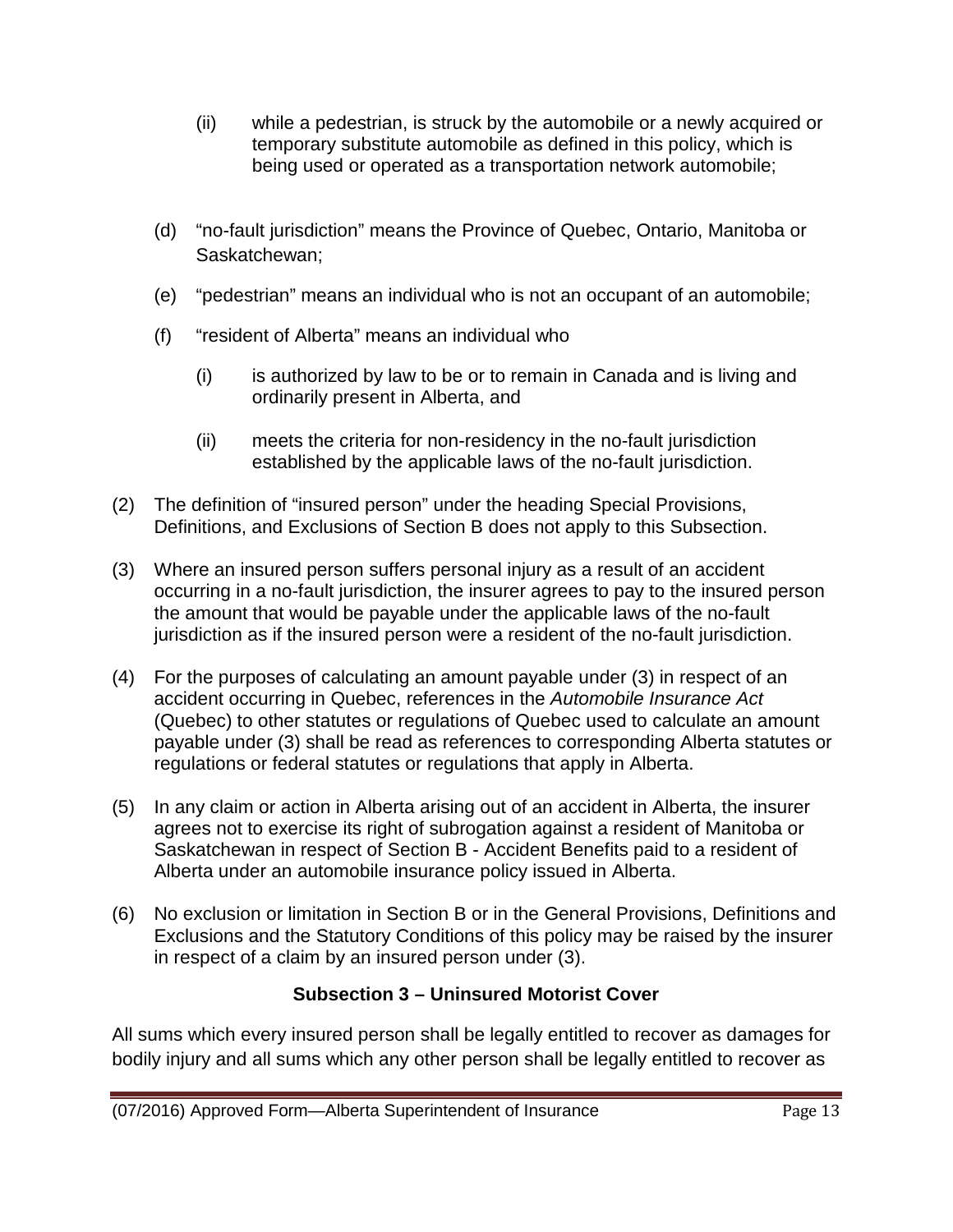damages because of the death of any insured person, from the owner or driver of an uninsured or unidentified automobile as defined herein.

# (1) **The Insurer shall not be liable under this subsection,**

- (a) to any person who has a right of recovery under an unsatisfied judgment or similar fund or plan in effect in any jurisdiction of Canada or the United States of America;
- (b) to any person who, without the written consent of the Insurer, makes directly or through his representative any settlement with or prosecutes to judgment any action against any person or organization which may be legally liable therefor;
- (c) for any amount in excess of the minimum limit(s) for automobile bodily injury liability insurance applicable in the jurisdiction in which the accident occurs regardless of the number of persons so injured or killed, but in no event shall such limit(s) exceed the minimum limit(s) applicable in the jurisdiction stated in Item 1 of the application.

# (2) **Uninsured automobile defined**

An "uninsured automobile" under this section means an automobile with respect to which neither the owner nor driver thereof has applicable and collectible bodily injury liability insurance for its ownership, use or operation, but shall not include an automobile owned by or registered in the name of

- (a) the named insured or any transportation network driver or any person residing in the same dwelling premises of the transportation network driver; or
- (b) the governments of Canada or the United States of America or any political sub-division thereof or any agency or corporation owned or controlled by any of them; or
- (c) any person who is an authorized self-insurer within the meaning of a financial or safety responsibility law; or
- (d) any person who has filed a bond or otherwise given proof of financial responsibility with respect to his liability for the ownership, use or operation of automobiles.

# (3) **Unidentified automobile defined**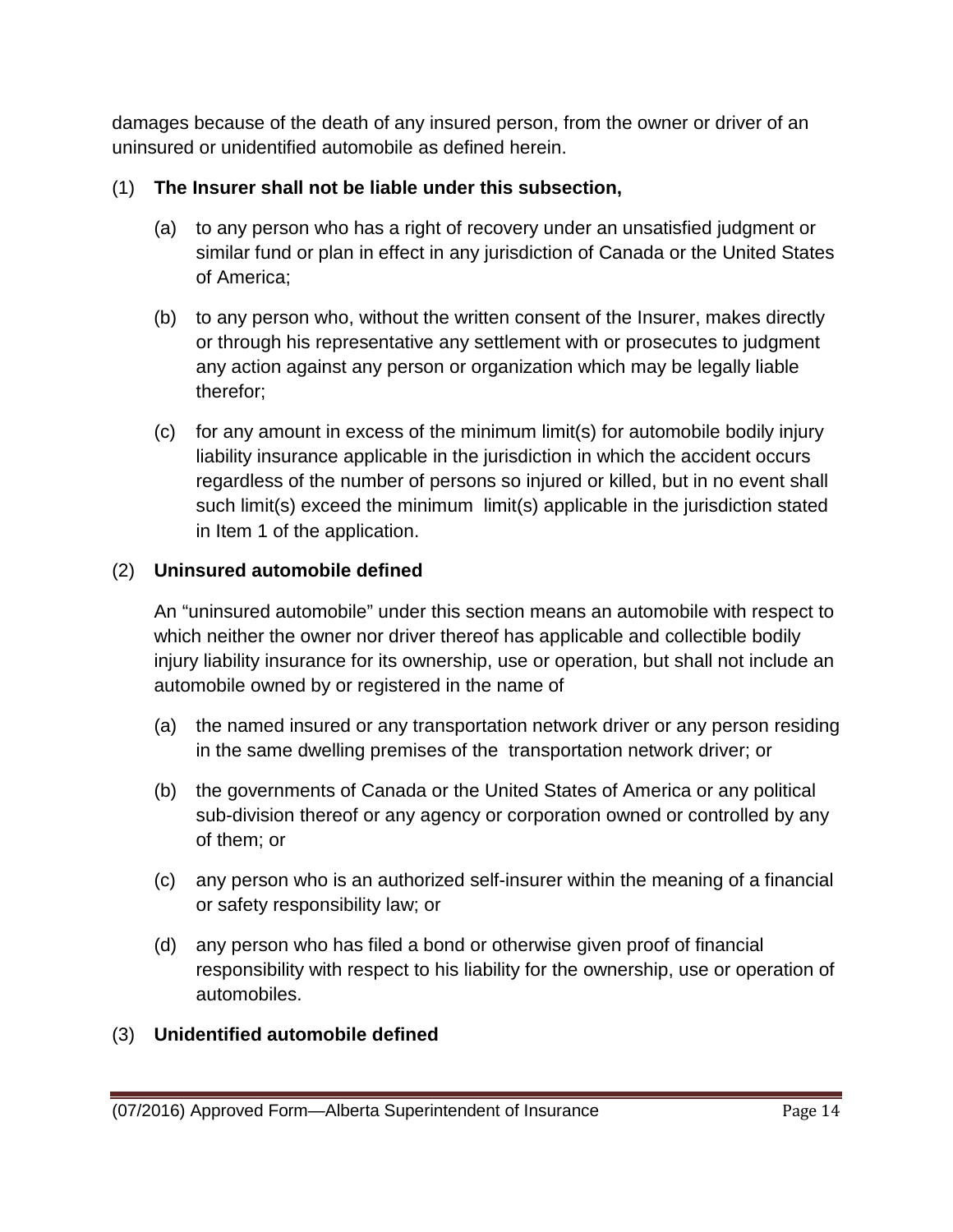An "unidentified" automobile under this subsection means an automobile which causes bodily injury or death to an insured person arising out of physical contact of such automobile with the automobile which is being used or operated as a transportation network automobile of which the insured person is an occupant at the time of the accident, provided

- (a) the identity of either the owner or driver of such automobile cannot be ascertained, and
- (b) the insured person or someone on his behalf has reported the accident within 24 hours to a police, peace or judicial officer or to an administrator of motor vehicle laws and shall have filed with the Insurer within 30 days thereafter a statement under oath that the insured person or his legal representative has a cause or causes of action arising out of such accident for damages against a person or persons whose identity cannot be ascertained and setting forth the facts in support thereof; and
- (c) at the request of the Insurer, the insured person or his legal representative makes available for inspection the automobile of which the insured person was an occupant at the time of the accident.

# (4) **Limitation of liability**

- (a) If claim is made under this subsection and claim is also made against any person who is an insured under section A – Third Party Liability of this Policy, any payment under this subsection shall be applied in reduction of any amount which the insured person may be entitled to recover from any person who is insured under section A;
- (b) Any payment made under section A or under subsections 1 or 2 of section B of this Policy to an insured person hereunder shall be applied in reduction of any amount which such person may be entitled to recover under this subsection.

### (5) **Determination of legal liability and amount of damages**

The determination as to whether the insured person shall be legally entitled to recover damages and if so entitled, the amount thereof, shall be made by agreement between the insured person and the Insurer.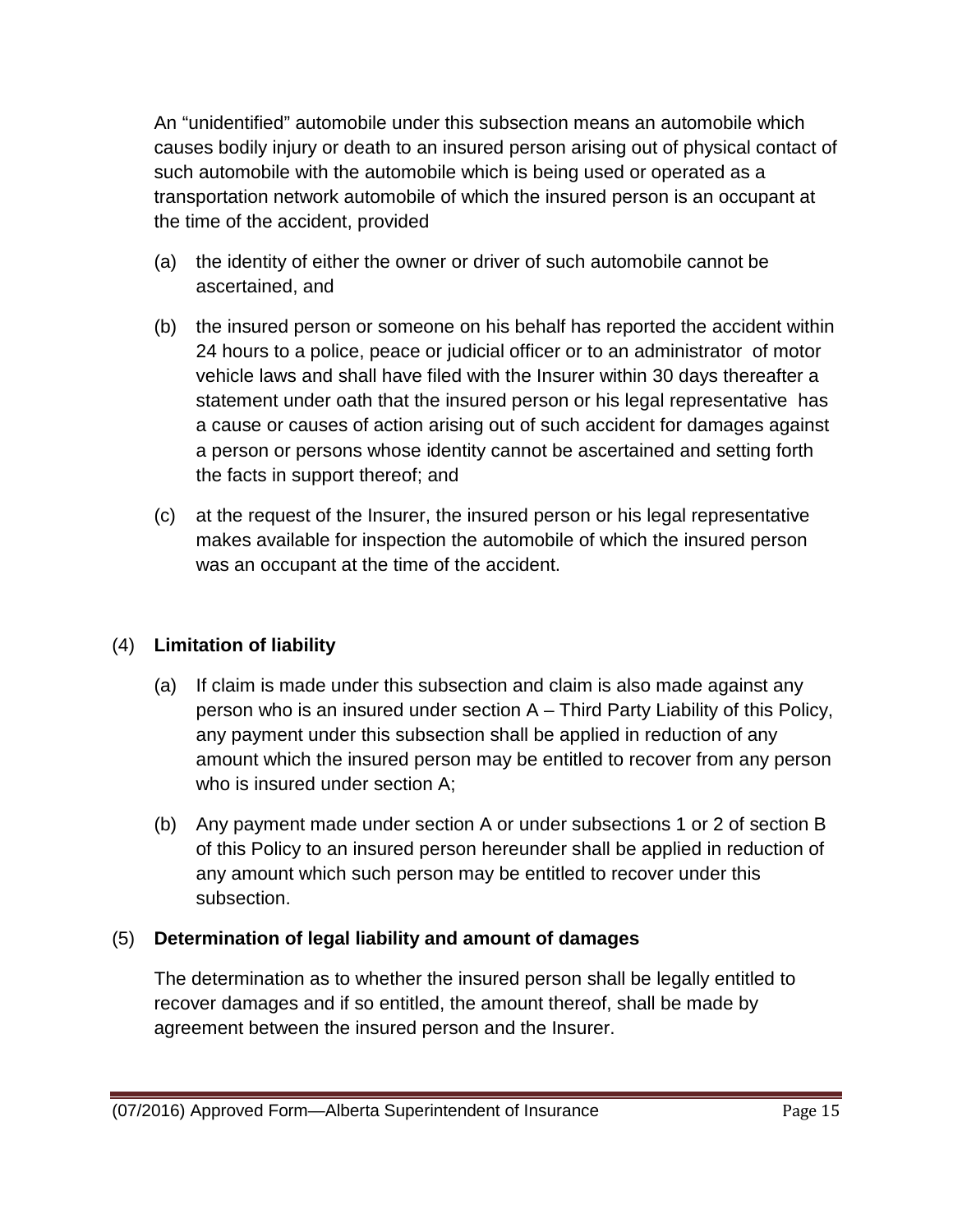If any difference arises between the insured person and the Insurer as to whether the insured person is legally entitled to recover damages and, if so entitled, as to the amount thereof these questions shall be submitted to arbitration of some person to be chosen by both parties, or if they cannot agree on one person, then by two persons, one to be chosen by the insured person and the other by the Insurer and a third person to be appointed by the persons so chosen. The submission shall be subject to the provisions of The Arbitration Act and the award shall be binding upon the parties.

(6)Notice of legal action

If, before the Insurer makes payment of loss hereunder, the insured person or his representative shall institute any legal action for bodily injury or death against any other person owning or operating an automobile involved in the accident, a copy of the writ of summons or other process served in connection with such legal action shall be forwarded immediately to the Insurer.

# **Special Provisions, Definitions, and Exclusions of Section B**

# (1) **"INSURED PERSON" DEFINED**

In this section, the words "insured person" mean

- (a) any person while an occupant of the automobile or of a newly acquired or temporary substitute automobile as defined in this policy and which is being used or operated as a transportation network automobile at the time of the accident;
- (b) in subsection 1 and 2 of Section B only, any person, not the occupant of an automobile or of railway rolling-stock that runs on rails, who is struck in Canada, by the automobile or a newly acquired or temporary substitute automobile as defined in the policy and which is being used or operated as a transportation network automobile at the time of the accident.
- (1.1) **"Prescribed claim form" defined**  In this section, the words "prescribed claim form" mean a form prescribed by the Minister under section 803 of the *Insurance Act*.
- (1.2) **"Spouse/adult interdependent partner" defined**  In this section, the words "spouse/adult interdependent partner" mean the spouse or adult interdependent partner, as the case may be.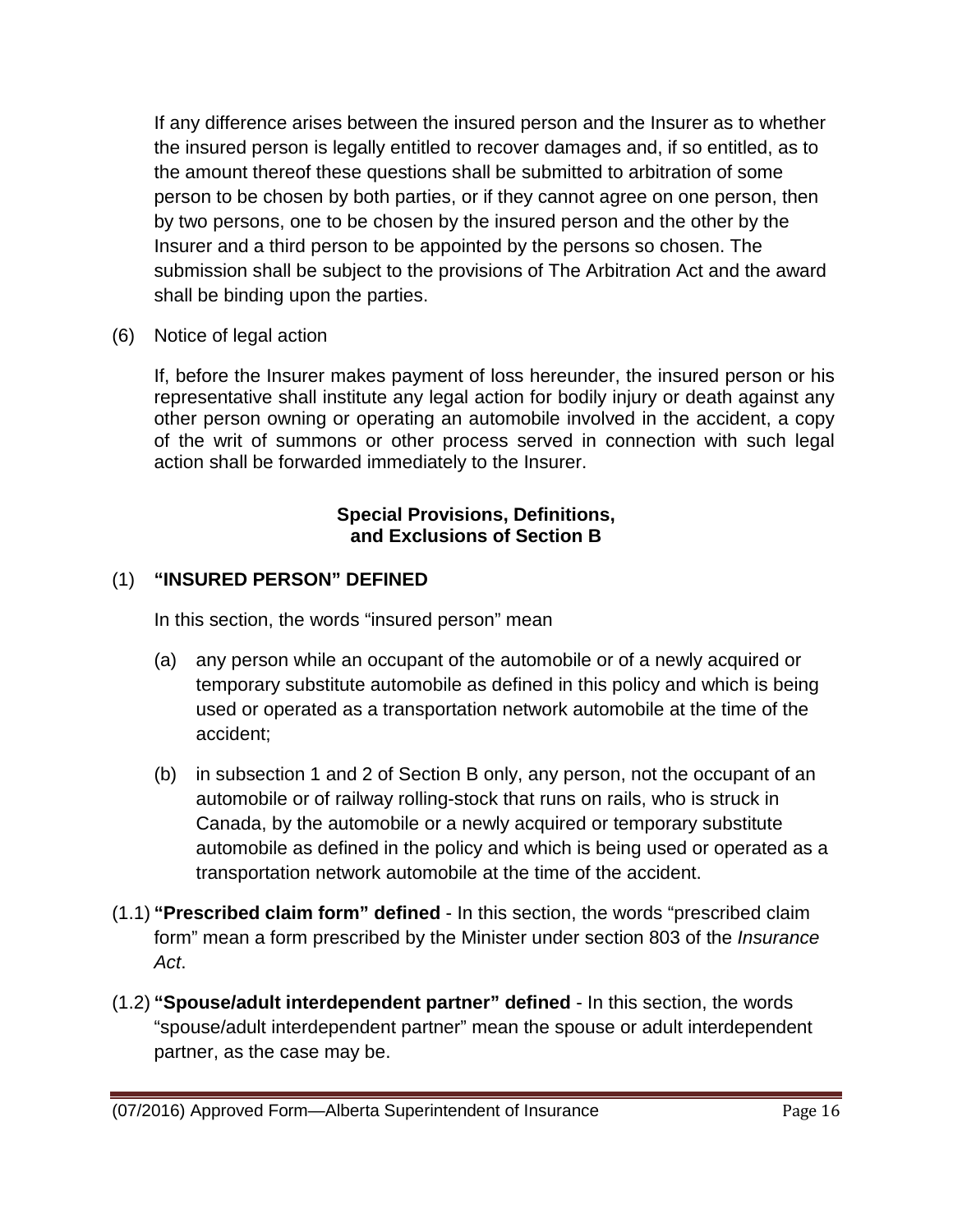### (2) **EXCLUSIONS**

- (a) The Insurer shall not be liable under provision (1) of subsection 1, nor under Part II of subsection 2 of this section B for bodily injury to any person
	- (i) resulting from the suicide of such person or attempt thereat, whether sane or insane; or
	- (ii) who is entitled to receive the benefits of any workmen's compensation law or plan as a result of the accident; or
	- (iii) where the person at the time of the accident is engaged in a race or speed test; or
	- (iv) caused directly by sickness or disease; or
	- (v) who is using the automobile for any illicit or prohibited trade or transportation.
- (b) The Insurer shall not be liable under Part II of Subsection 2 of this Section B for Bodily injury
	- (i) sustained by any person who is convicted of an offence under section 253(b) of The Criminal Code (driving with more than 80 milligrams of alcohol in 100 millilitres of blood) or under section 253(a) of The Criminal Code (driving while ability to drive impaired by alcohol or a drug) occurring at the time of the accident, or
	- (ii) sustained by any person driving the automobile which is being used or operated as a transportation network automobile who is under the age prescribed by the law of the jurisdiction in which the accident occurs as being the minimum age at which a licence or permit to drive the automobile may be issued to him; or
	- (iii) sustained by any person driving the automobile which is being used or operated as a transportation network automobile who is not for the time being either authorised by law or qualified to drive the automobile.

### (3)NOTICE AND PROOF OF CLAIM

Subject to the *Diagnostic and Treatment Protocols Regulation*, the insured person or the insured person's agent, or the person otherwise entitled to make a claim or that person's agent, shall

(a) deliver personally,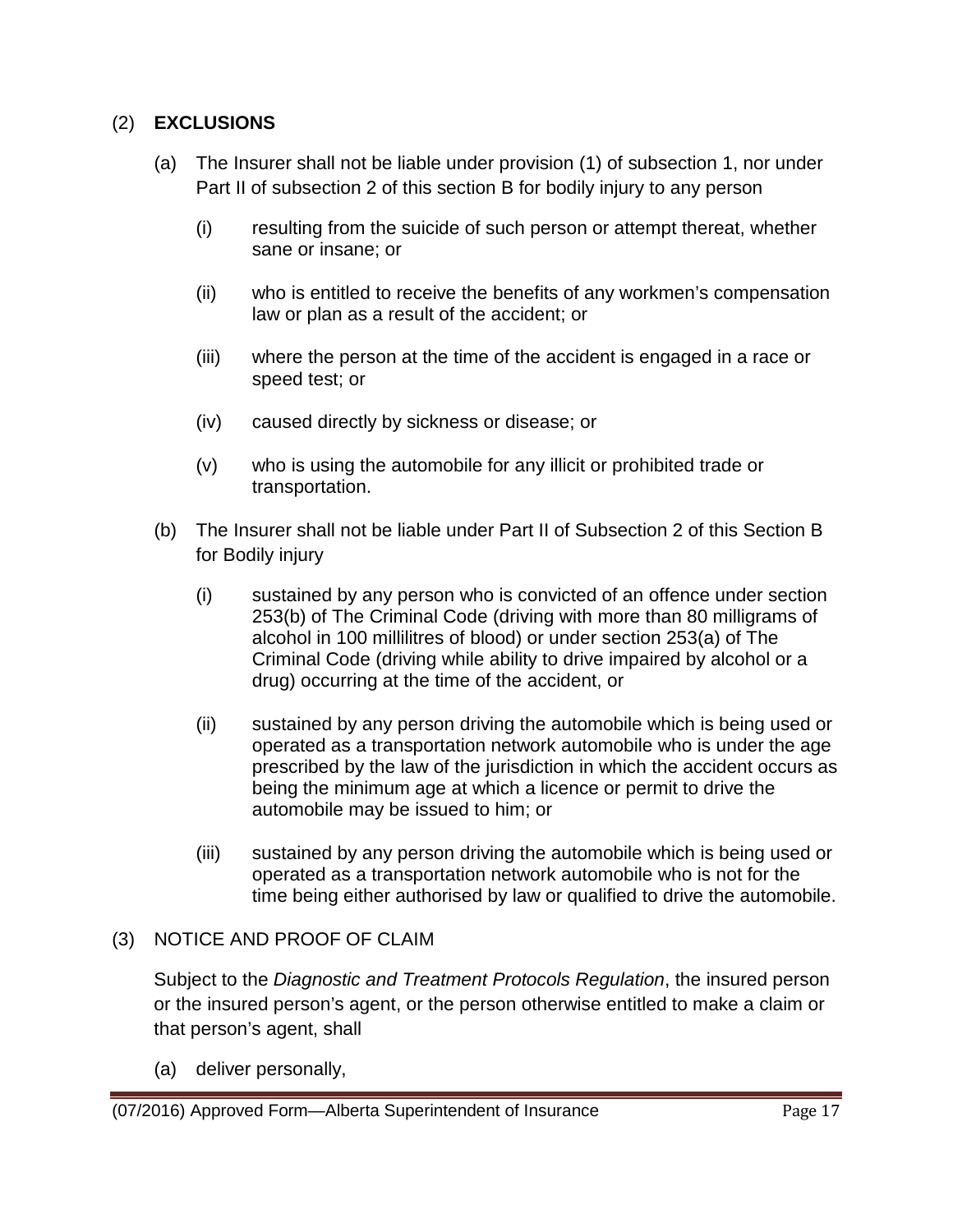- (b) mail,
- (c) fax, or
- (d) send by e-mail if both parties have agreed to this method of sending and receiving notices and other documents,

a properly completed prescribed claim form, containing at least the information referred to in provision (3.1), to the chief agency or head office of the Insurer in Alberta within 30 days of the accident, or if giving notice within 30 days is not reasonable, as soon as practicable after that.

- (3.1) **Contents of Claim Form** The completed prescribed claim form must include
	- (a) details of the injury, and
	- (b) details of the accident that are within the personal knowledge of the insured person.
- (3.2) **Responsibility for Expenses Related to Completion of Claim Form** The Insurer shall pay all expenses incurred by or on behalf of the insured person in completing the medical report portion of the prescribed claim form.
- (3.3) **Total Disability Claim** With respect to a total disability claim, the insured person shall, if so required by the Insurer, furnish a certificate from a duly qualified medical practitioner as to the cause and nature of the accident for which the claim is made and as to the duration of the disability caused thereby.
- (4) **Medical Reports** Subject to provision (4.1), the Insurer has the right and the claimant shall afford to a duly qualified medical practitioner named by the Insurer an opportunity to examine the person of the insured's person when and as often as it reasonably requires while the claim is pending, and also, in the case of the death of the insured person, to make an autopsy subject to the law relating to autopsies.
- (4.1) **Exemption** The Insurer has no right and the claimant is under no obligation under provision (4) with respect to
	- (a) injuries to which the Diagnostic and Treatment Protocols Regulation applies during the period and with respect to any service, diagnostic imaging, laboratory testing, specialized testing, supply, treatment, visit, therapy, assessment, making a report or other activity or function authorized under that Regulation;
	- (b) subject to provision (4.2), any other injuries for which the following services are provided: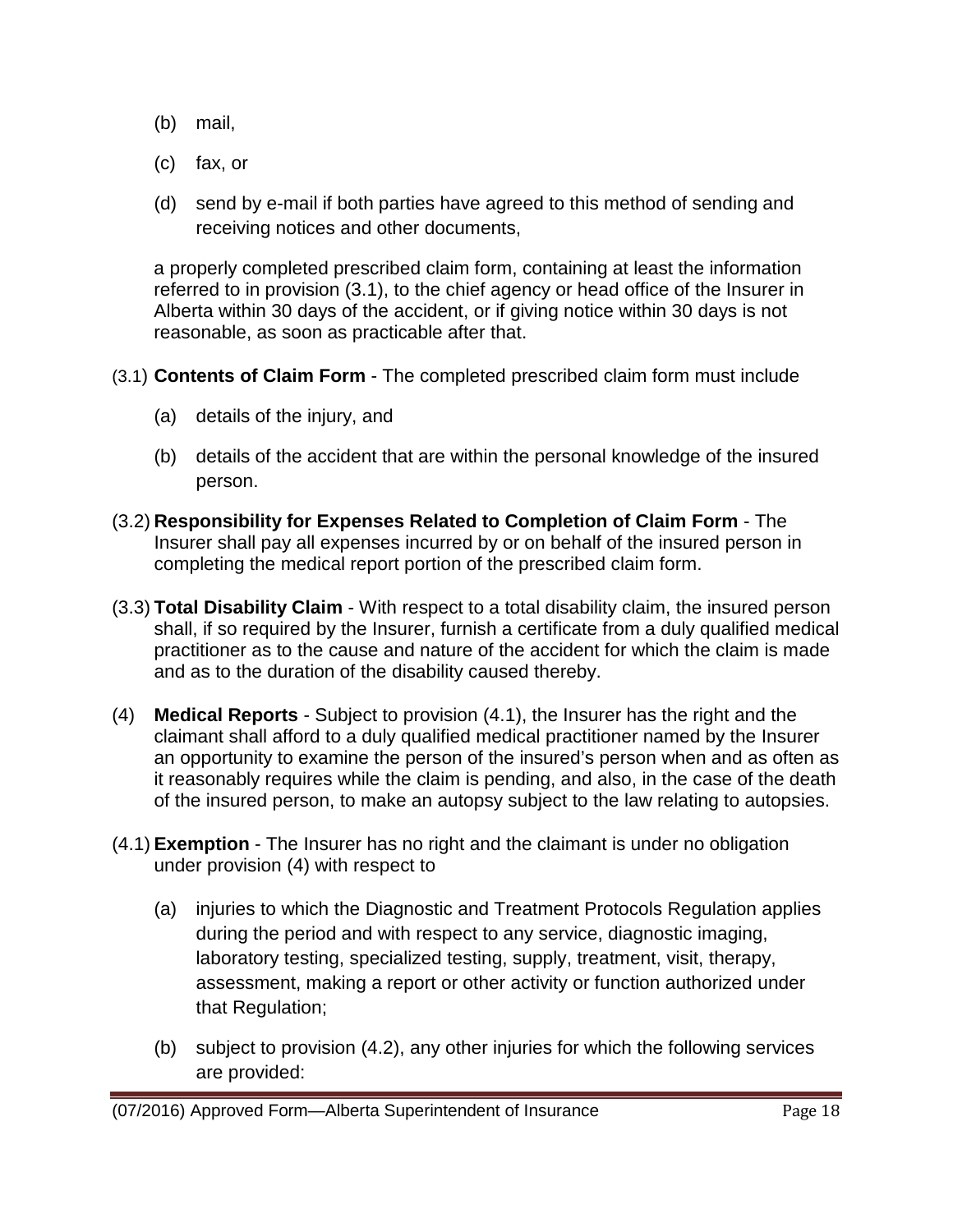- (i) chiropractic services;
- (ii) massage therapy services;
- (iii) acupuncture services;
- (iv) the following services to the extent of the specified limit:
	- (A) psychological services, up to \$600 per person;
	- (B) physical therapy services, up to \$600 per person;
	- (C) occupational therapy services, up to \$600 per person.
- (4.2) Non-application Provision (4.1)(b) does not apply to those injuries to which the Diagnostic and Treatment Protocols Regulation ceases to apply.

# (5) RELEASE

Notwithstanding any release provided for under the relevant sections of the *Insurance Act* (Alberta), the insurer may demand, as a condition precedent to payment of any amount under Section B of the Policy a release in favour of the insured and the Insurer from liability to the extent of such payment from the insured person or his personal representative or any other person.

### (6) WHEN MONEYS PAYABLE

- (a) Except for the expenses authorized to be paid in accordance with the *Diagnostic and Treatment Protocols Regulation*, all amounts payable under Section B other than benefits under Part II of Subsection 2 shall be paid by the Insurer within 60 days after it has received a completed prescribed claim form. The initial benefits for loss of time under Part II of Subsection 2 shall be paid within 30 days after the Insurer has received the completed prescribed claim form, and payments shall be made thereafter within each 30-day period while the Insurer remains liable for payments if the insured person, whenever required to do so, furnishes, prior to payment, proof of continuing disability.
- (b) No person shall bring an action to recover the amount of a claim under this section unless the requirements of provisions (3) and (4) are complied with, nor until the amount of the loss has been ascertained as provided in this section.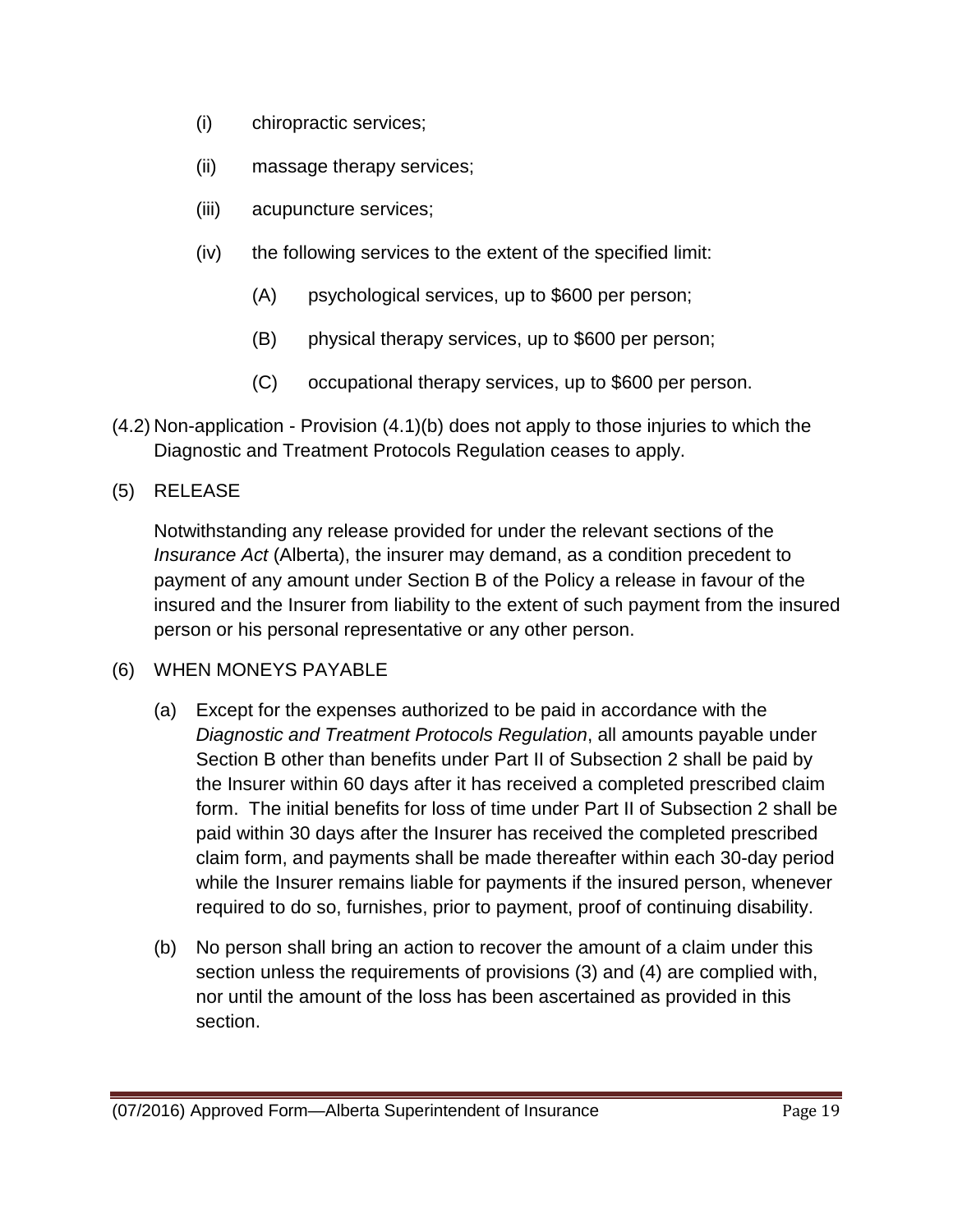(c) Every action or proceeding against the Insurer for the recovery of a claim under this Section B must be commenced not later than 2 years after the cause of action against the insurer arose.

# **See also General Provisions, Definitions, Exclusions, and Statutory Conditions of this policy.**

# **SECTION C – LOSS OF OR DAMAGE TO INSURED AUTOMOBILE**

The insurer agrees to indemnify the Insured against direct and accidental loss of or damage to the automobile, including its equipment while the automobile is being used or operated as a transportation network automobile.

For the purposes of this section, use or operation of the automobile as a transportation network automobile means:

- (a) anytime from the moment a transportation network driver operating a transportation network automobile has accepted a ride request through a transportation network, continuing while such transportation network driver is enroute to pick up prospective passenger(s) to provide transportation services for compensation, and ending when the first passenger enters the transportation network automobile or a trip is cancelled whichever is later; or
- (b) anytime from the moment a transportation network driver operating a transportation network automobile has passenger(s) in a transportation network automobile, continuing while such passenger(s) are being transported for compensation, and ending when the last passenger departs from the transportation network automobile.

Insurance under this Section C is for those perils for which a premium is specified in item x of the application.

**Subsection 1 – ALL PERILS – from all perils;**

**Subsection 2 – COLLISION OR UPSET – caused by collision with another object or by upset;**

# **Subsection 3 – COMPREHENSIVE – from any peril other than by collision with another object or by upset;**

The words "another object" as used in this subsection 3 shall be deemed to include (a) a vehicle to which the automobile, which is being used or operated as a transportation network automobile, is attached and (b) the surface of the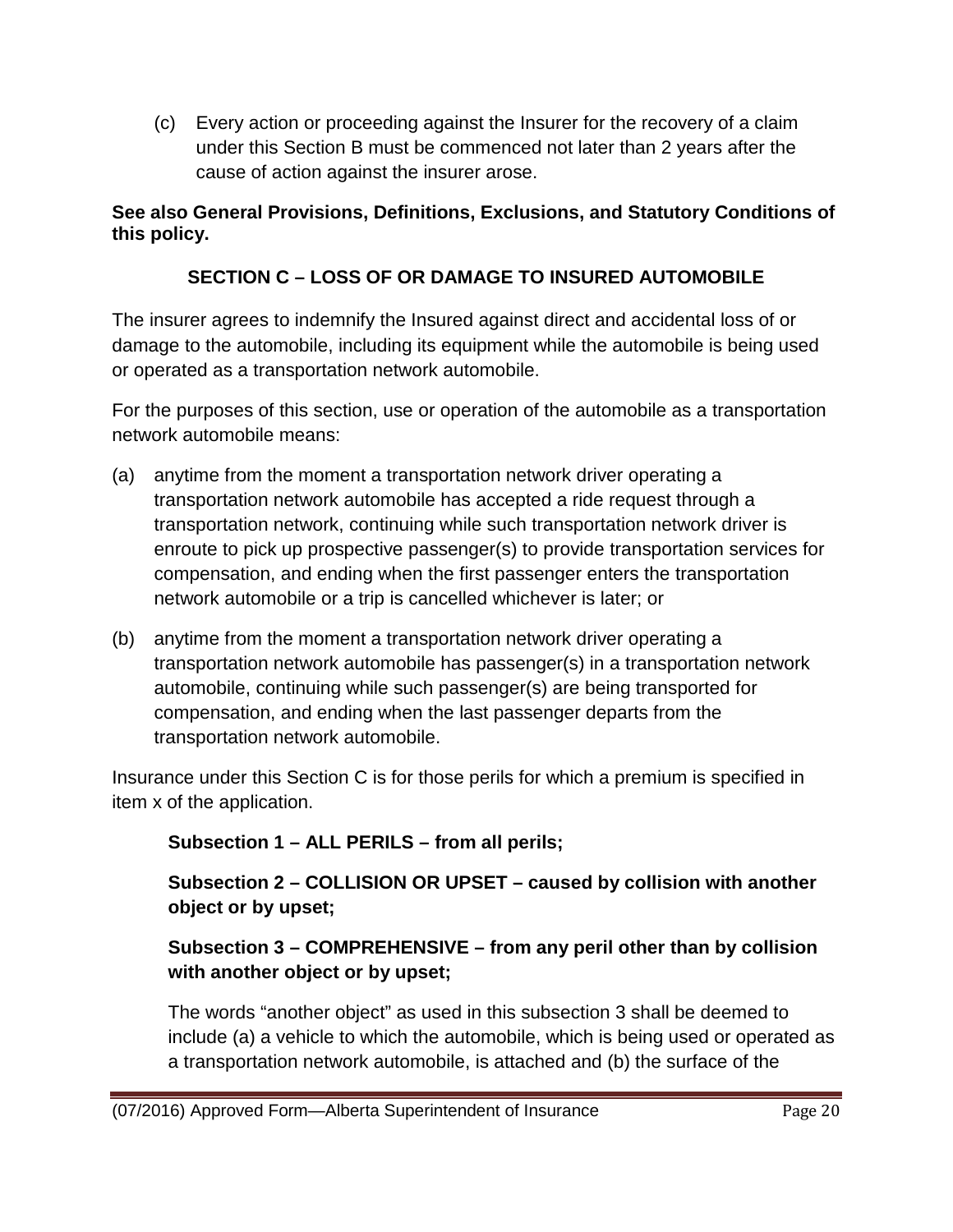ground and any object therein or thereon. Loss or damage caused by missiles, falling or flying objects, fire, theft, explosion, earthquake, windstorm, hail, rising water, malicious mischief, riot or civil commotion shall be deemed loss or damage caused by perils for which insurance is provided under this subsection 3.

**Subsection 4 – SPECIFIED PERILS – caused by fire, lightning, theft or attempt thereat, windstorm, earthquake, hail, explosion, riot or civil commotion, falling or forced landing of aircraft or of parts thereof, rising water, or the stranding, sinking, burning, derailment or collision of any conveyance in or upon which the automobile, which is being used or operated as a transportation network automobile, is being transported on land or water;**

# **DEDUCTIBLE CLAUSE**

Each occurrence causing loss or damage covered under any subsection of Section C except loss or damage caused by fire or lightning or theft of the entire automobile, which is being used or operated as a transportation network automobile, covered by such subsection, shall give rise to a separate claim in respect of which the Insurer's liability shall be limited to the amount of loss or damage in excess of the amount deductible, if any, stated in the applicable subsection of section C of Item 4 of the application.

# **EXCLUSIONS**

# **The Insurer shall not be liable,**

- (1) under any subsection of Section C for loss or damage
	- (a) to tires or consisting of or caused by mechanical fracture or breakdown of any part of the automobile or by rusting, corrosion, wear and tear, freezing, or explosion within the combustion chamber, unless the loss or damage is coincident with other loss or damage covered by such subsection or is caused by fire, theft or malicious mischief covered by such subsection; or
	- (b) caused by the conversion, embezzlement, theft or secretion by any person in lawful possession of the automobile under a mortgage, conditional sale, lease or other similar written agreement; or
	- (c) caused by the voluntary parting with title or ownership, whether or not induced to do so by any fraudulent scheme, trick, device or false pretense; or
	- (d) caused directly or indirectly by contamination by radioactive material; or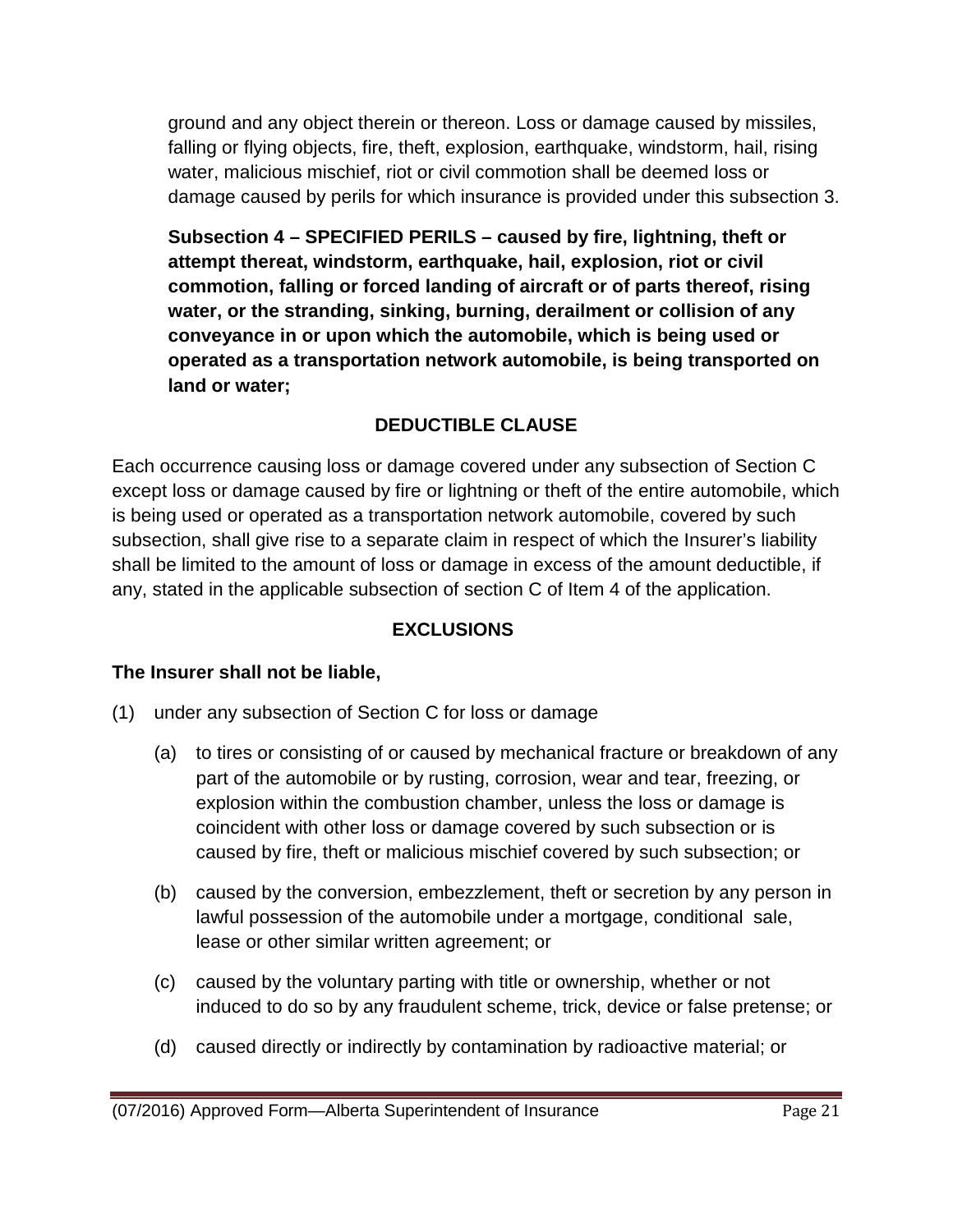- (e) to contents of trailers or to rugs or robes; or
- (f) to tapes and equipment for use with a tape player or recorder when such tapes or equipment are detached therefrom; or
- (g) where the insured drives or operates the automobile
	- (i) while under the influence of intoxicating liquor or drugs to such an extent as to be for the time being incapable of the proper control of the automobile; or
	- (ii) while in a condition for which he is convicted of an offence under section 253 of the Criminal Code (Canada) or under or in connection with circumstances for which he is convicted of an offence under section 254 of the Criminal Code (Canada); or
- (h) where the insured permits, suffers, allows or connives at the use of the automobile by any person contrary to the provisions of (g);
- (2) under subsections 3 (Comprehensive), 4 (Specified Perils) only, for loss or damage caused by theft by any person or persons residing in the same dwelling premises as the Insured, or by any employee of the Insured engaged in the operation, maintenance or repair of the automobile whether the theft occurs during the hours of such service or employment or not.

# **See also General Provisions, Definitions, Exclusions and Statutory Conditions of this Policy**

# **ADDITIONAL AGREEMENTS OF INSURER**

- (1) Where loss or damage arises from a peril for which a premium is specified under a subsection of this Section, the Insurer further agrees:
	- (a) to pay general average, salvage and fire department charges and customs duties of Canada or of the United States of America for which the Insured is legally liable;
	- (b) to waive subrogation against every person who, with the insured's consent, has care, custody or control of the automobile, provided always that this waiver shall not apply to any person (1) having such care, custody or control in the course of the business of selling, repairing, maintaining, servicing, storing or parking automobiles, or (2) who has (i) committed a breach of any condition of this policy or (ii) driven or operated the automobile in the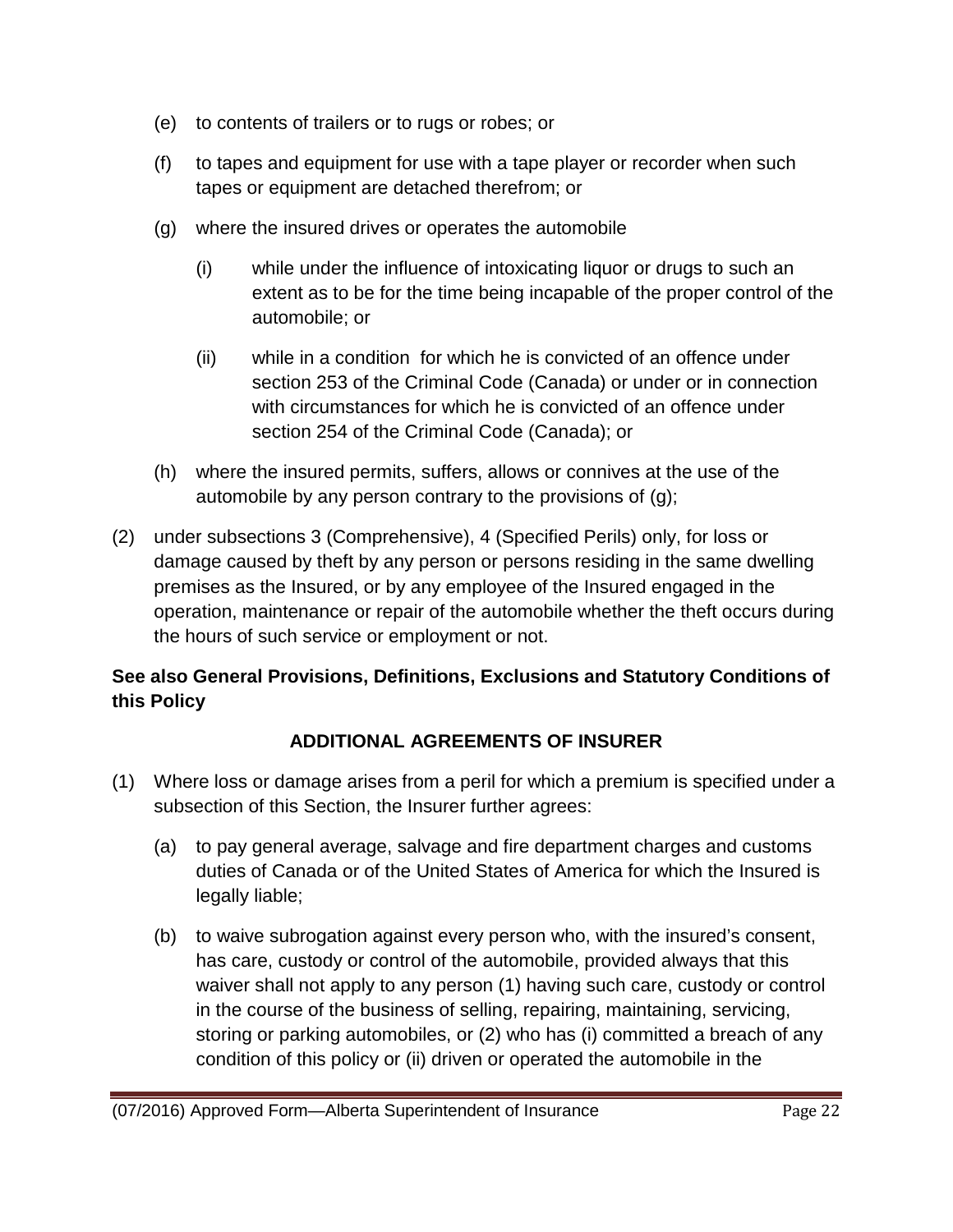circumstances referred to in (i) or (ii) of paragraph (g) of the Exclusions to Section C of this policy;

- (c) to indemnify the Insured and any other person who personally drives a temporary substitute automobile as defined in the General Provisions of this Policy against the liability imposed by law or assumed by the Insured or such other person under any contract or agreement for direct and accidental physical loss or damage to such automobile and arising from the care, custody and control thereof; provided always that:
	- (i) such indemnity is subject to the deductible clause and exclusions of each such subsection;
	- (ii) if the owner of such automobile has or places insurance against any peril insured by this section, the indemnity provided herein shall be limited to the sum by which the deductible amount, if any, of such other insurance exceeds the deductible amount stated in the applicable subsection of this Policy;
	- (iii) the Additional Agreements under section A of this Policy shall insofar as they are applicable, extend to the indemnity provided herein.
- (2) Loss of Use by Theft Where indemnity is provided under subsections 1, 3 or 4 of section C hereof the Insurer further agrees, following a theft of the entire automobile covered thereby, to reimburse the Insured for expense not exceeding \$25.00 for any one day nor totalling more than \$750.00 incurred for the rental of a substitute automobile including taxicabs and public means of transportation.

Reimbursement is limited to such expense incurred during the period commencing seventy-two hours after such theft has been reported to the Insurer or the police and terminating, regardless of the expiration of the policy period, (a) upon the date of the completion of repairs to or the replacement of the property lost or damaged, or (b) upon such earlier date as the insurer makes or tenders settlement for the loss or damage caused by such theft

# **GENERAL PROVISIONS, DEFINITIONS AND EXCLUSIONS**

# 1. **TERRITORY**

This Policy applies only while the automobile is being used or operated as a transportation network automobile and is operated, used, stored or parked within Canada, the United States of America or upon a vessel plying between ports of those countries.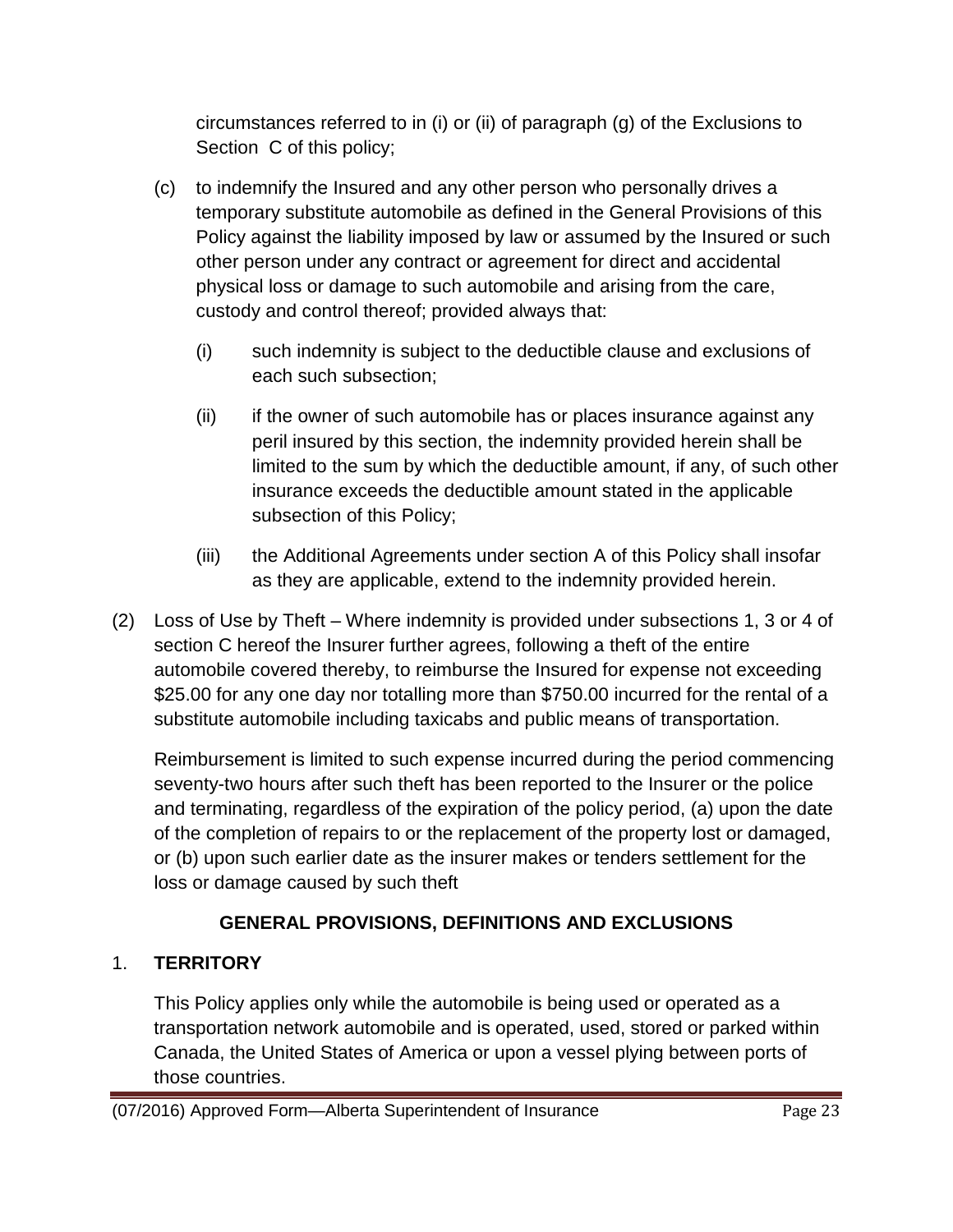# 2. **OCCUPANT DEFINED**

In this Policy the word "occupant" means a person driving, being carried in or upon or entering or getting on to or alighting from an automobile.

# 3. **CONSENT OF OWNER**

No person shall be entitled to indemnity or payment under this Policy who is an occupant of any automobile which is being used without the consent of the owner thereof.

# 4. **GARAGE PERSONNEL EXCLUDED**

No person who is engaged in the business of selling, repairing, maintaining, storing, servicing or parking automobiles shall be entitled to indemnity or payment under this Policy for any loss, damage, injury or death sustained while engaged in the use or operation of or while working upon the automobile in the course of that business or while so engaged is an occupant of the described automobile or a newly acquired automobile as defined in this Policy.

# 5. **AUTOMOBILE DEFINED**

In this Policy except where stated to the contrary the words "the automobile" mean:

# **Under sections A (Third Party Liability), B (Accident Benefits), C (Loss of or Damage to Insured Automobile)**

- (a) The Described Automobile an automobile, specifically described in the Policy or within the description of insured automobiles set forth therein;
- (b) A Newly Acquired Automobile an automobile, ownership of which is acquired by the insured and, within fourteen days following the date of its delivery to him, notified to the Insurer in respect of which the insured has no other valid insurance, if either it replaces an automobile described in the application or the Insurer insures (in respect of the section or subsection of the Insuring Agreements under which claim is made) all automobiles owned by the lnsured at such delivery date and in respect of which the Insured pays any additional premium required; provided however, that insurance hereunder shall not apply if the Insured is engaged in the business of selling automobiles;

# **and under sections A (Third Party Liability) and B (Accident Benefits) only**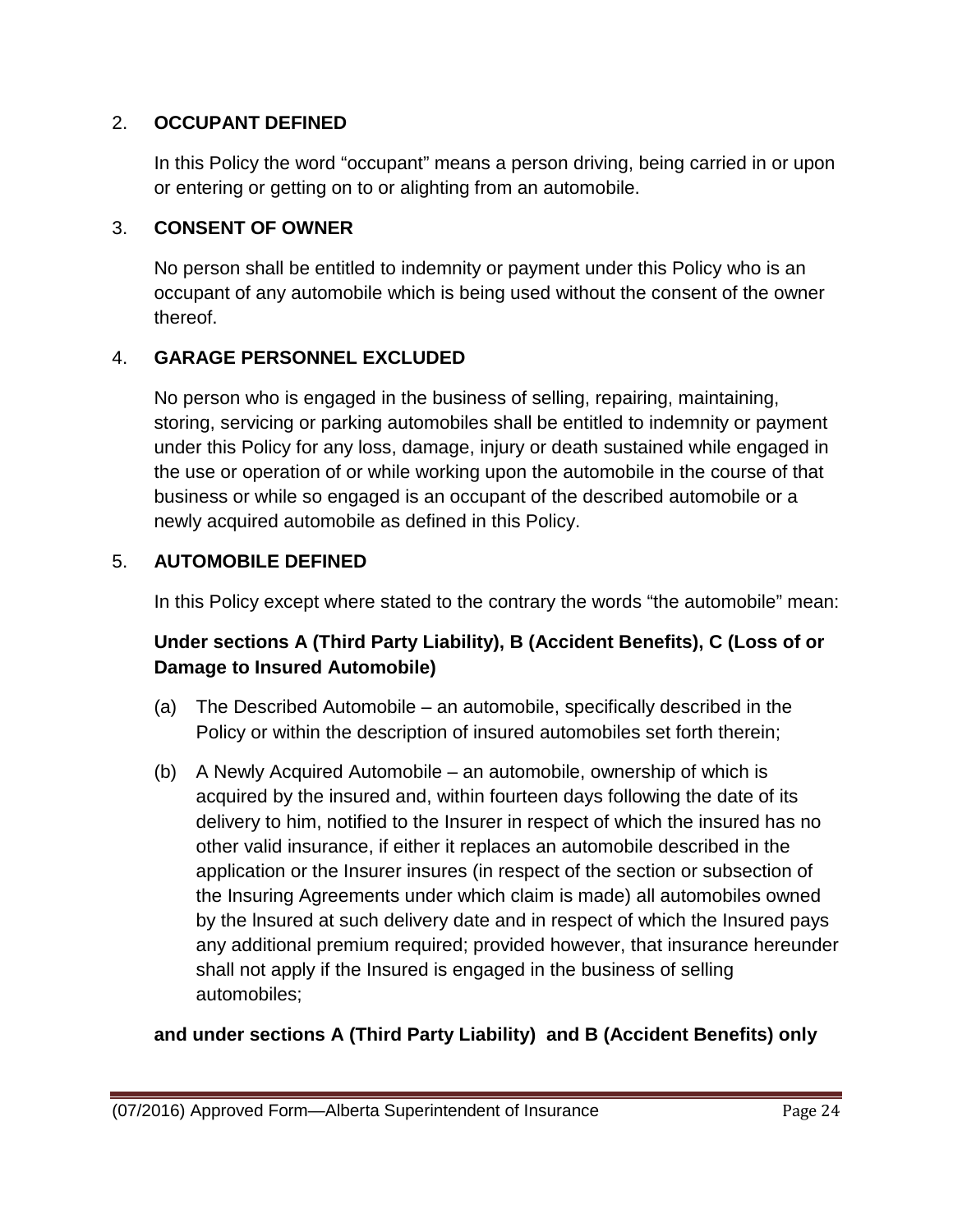(c) A Temporary Substitute Automobile – an automobile not owned by the Insured, nor by any person or persons residing in the same dwelling premises as the Insured, while temporarily used as the substitute for the described automobile which is not in use by any person insured by this Policy, because of its breakdown, repair, servicing, loss, destruction or sale;

# 6. **TWO OR MORE AUTOMOBILES**

- (a) When two or more automobiles are described hereunder with respect to the use or operation of such described automobiles, each automobile shall be deemed to be insured under a separate policy;
- (b) A motor vehicle and one or more trailers or semi-trailers attached thereto shall be held to be one automobile with respect to the limit(s) of liability under insuring Agreements A and B and separate automobiles with respect to the limit(s) of liability, including deductible provisions, under Insuring Agreement C.

# 7. **WAR RISKS EXCLUDED**

The Insurer shall not be liable under section B or C of this Policy for any loss, damage, injury or death caused directly or indirectly by bombardment, invasion, civil war, insurrection, rebellion, revolution, military or usurped power, or by operation of armed forces while engaged in hostilities, whether war be declared or not.

# **8. EXCLUDED USES**

Unless coverage is expressly given by an endorsement of this Policy, the insurer shall not be liable under this Policy while:

- (a) the automobile is rented or leased to another person;
- (b) the automobile is used to carry explosives, or to carry radioactive material for research, education, development or industrial purposes, or for purposes incidental to those purposes. "Radioactive material" means
	- (a) spent nuclear fuel rods that have been exposed to radiation in a nuclear reactor,
	- (b) radioactive waste material,
	- (c) unused enriched nuclear fuel rods, or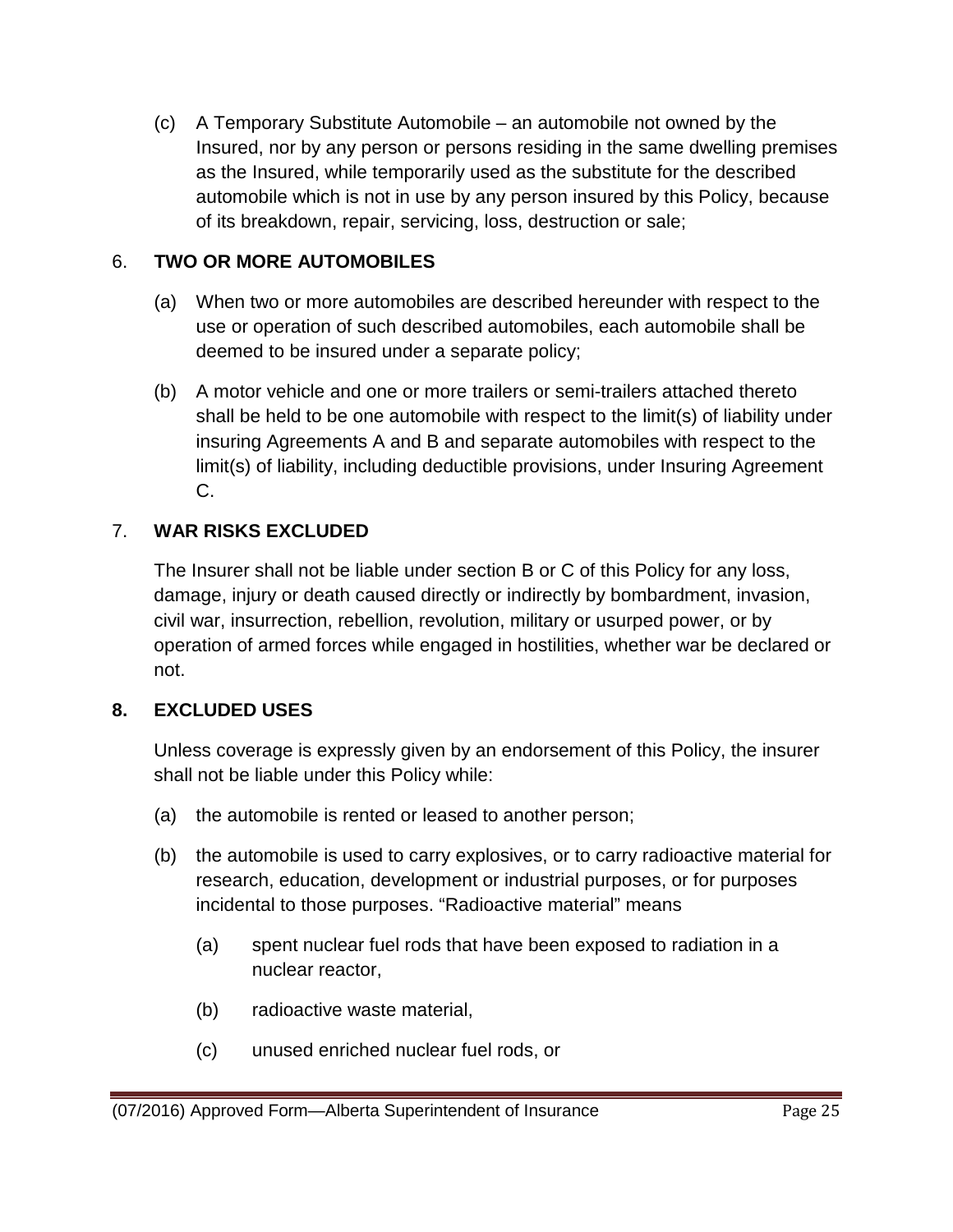- (d) any other radioactive material of such quantity and quality as to be harmful to persons or property if its container were destroyed or damaged;
- (c) the automobile is used as a taxicab, public omnibus, livery, jitney or sightseeing conveyance.

# **9. LIMITATION OF ACTIONS**

Every action or proceeding against the insurer for the recovery of insurance money payable under this contract is absolutely barred unless commenced within the time set out in the *Insurance Act*.

### **10. DEFINITIONS**

In this Policy:

- (a) "transportation network" means any online enabled application, digital platform, software, website, or any other system offered, used or operated by a transportation network company and that is used by persons to prearrange the transportation of passenger(s) for compensation in a transportation network automobile.
- (b) "transportation network automobile" means an automobile used to provide prearranged transportation of passenger(s) for compensation through the use of a transportation network.
- (c) "transportation network company" means a corporation, partnership, sole proprietorship, association or other entity or individual that connects passenger(s) with transportation network drivers for prearranged transportation exclusively through the offering, use or operation of a transportation network.
- (d) "transportation network driver" means a person authorized by a transportation network company to use a transportation network automobile to provide prearranged transportation of passenger(s) for compensation through the use of a transportation network.
- (e) "transportation network automobile owner" means the owner of a transportation network automobile, or if the transportation network automobile is leased, the lessee and lessor of the transportation network automobile.

#### **11. Additional Insureds**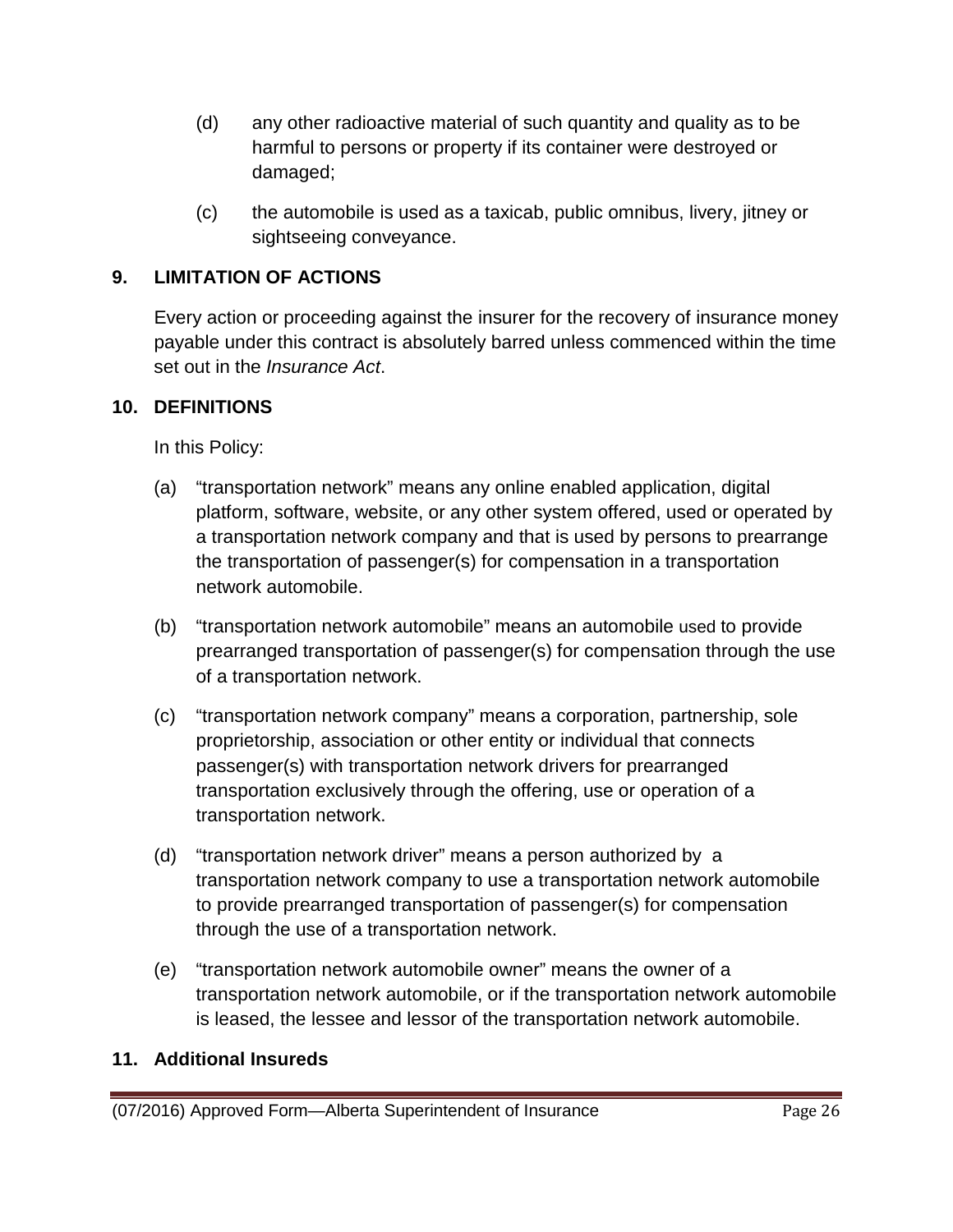The insurer agrees to indemnify as an insured person every transportation network driver and every transportation network automobile owner; however, transportation network drivers and transportation network owners shall not have the right to cancel, renew or otherwise amend this contract.

# **STATUTORY CONDITIONS**

In these Statutory Conditions, unless the context otherwise requires, "insured" means a person insured by the contract whether named in the contract or not.

- (i) Statutory Condition 3 does not apply when the contract does not insure against liability for loss or damage to persons and property;
- (ii) Statutory Condition 4 does not apply when the contract does not insure against loss of or damage to the automobile. Statutory Conditions 2, 3, 4, 5, 6 and 7 shall not apply to Section B- Accident Benefits.

# **Material Change in Risk**

- 1. (1) The insured named in this contract must promptly notify the insurer or its agent in writing, of any change in the risk material to the contract and within the insured's knowledge.
	- (2) Without restricting the generality of subparagraph (1) of this condition, "change in the risk material to the contract" includes
		- (a) any change in the insurable interest of the insured named in the contract in the automobile by sale, assignment or otherwise, except through change of title by succession, death or proceedings under the Bankruptcy and Insolvency Act (Canada); and
		- (b) in respect to insurance against loss of or damage to the automobile,
			- (i) any mortgage, lien or encumbrance affecting the automobile after the application for the contract, and
			- (ii) any other insurance of the same interest, whether valid or not, covering loss or damage insured by the contract or any portion of the contract.

### **Prohibited Use by Insured**

2. (1) The insured must not drive or operate the automobile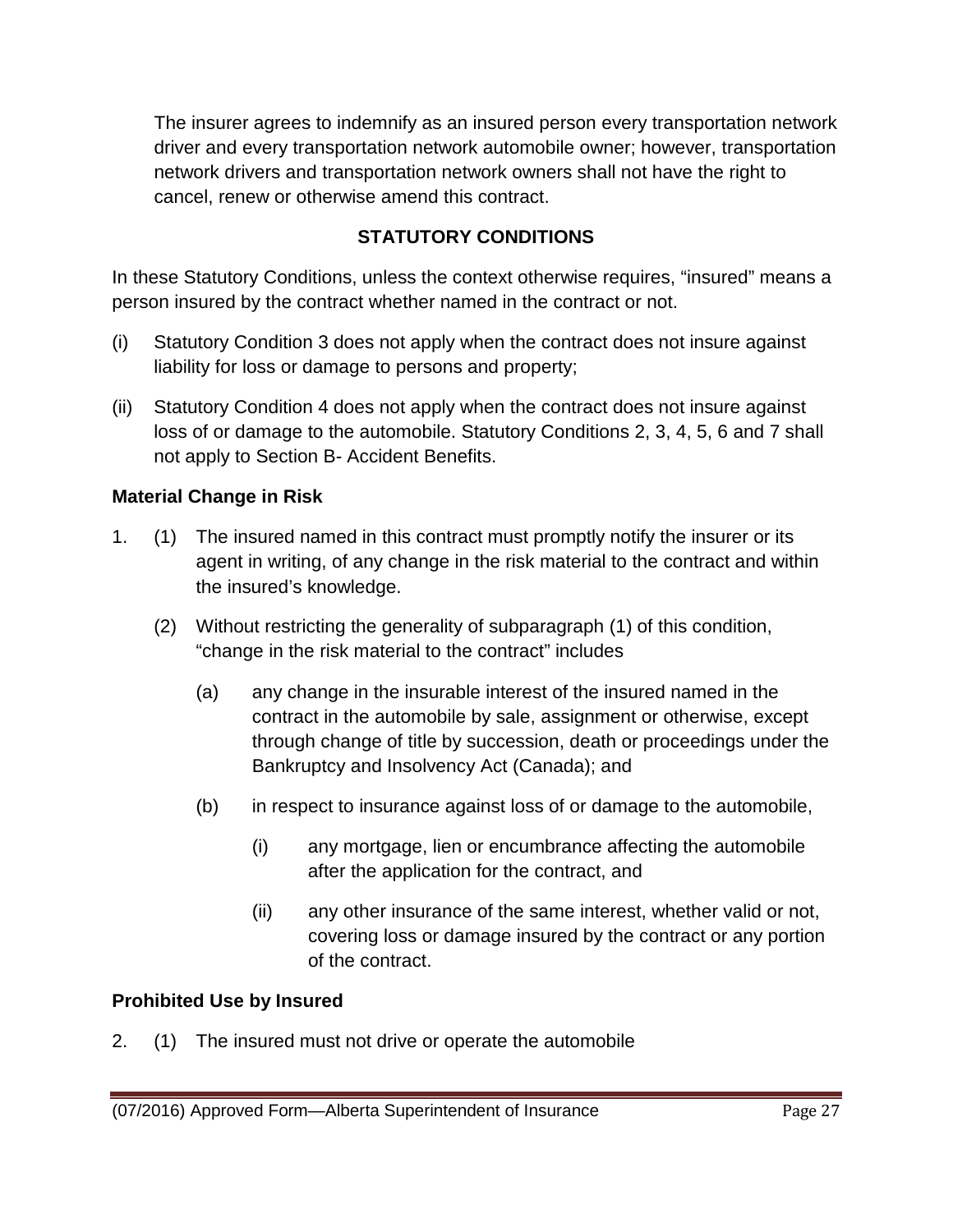- (a) unless the insured is for the time being either authorized by law or qualified to drive or operate the automobile,
- (b) while the insured's licence to drive or operate an automobile is suspended or while the insured's right to obtain a licence is suspended or while the insured is prohibited under order of any court from driving or operating an automobile,
- (c) while the insured is under the age of 16 years or under any other age prescribed by the law of the province in which the insured resides at the time the contract is made as being the minimum age at which a licence or permit to drive an automobile may be issued to the insured,
- (d) for any illicit or prohibited trade or transportation, or
- (e) in any race or speed test.

# **Prohibited Use by Others**

- (2) The insured must not permit or allow the use of the automobile
	- (a) by any person
		- (i) unless that person is for the time being either authorized by law or qualified to drive or operate the automobile, or
		- (ii) while that person is under the age of 16 years or under any other age prescribed by the law of the province in which the person resides at the time the contract is made as being the minimum age at which a licence or permit to drive an automobile may be issued to the person,
	- (b) by any person who is a member of the household of the insured while the person's licence to drive or operate an automobile is suspended or while the person's right to obtain a licence is suspended or while the person is prohibited under order of any court from driving or operating an automobile,
	- (c) for any illicit or prohibited trade or transportation, or
	- (d) in any race or speed test.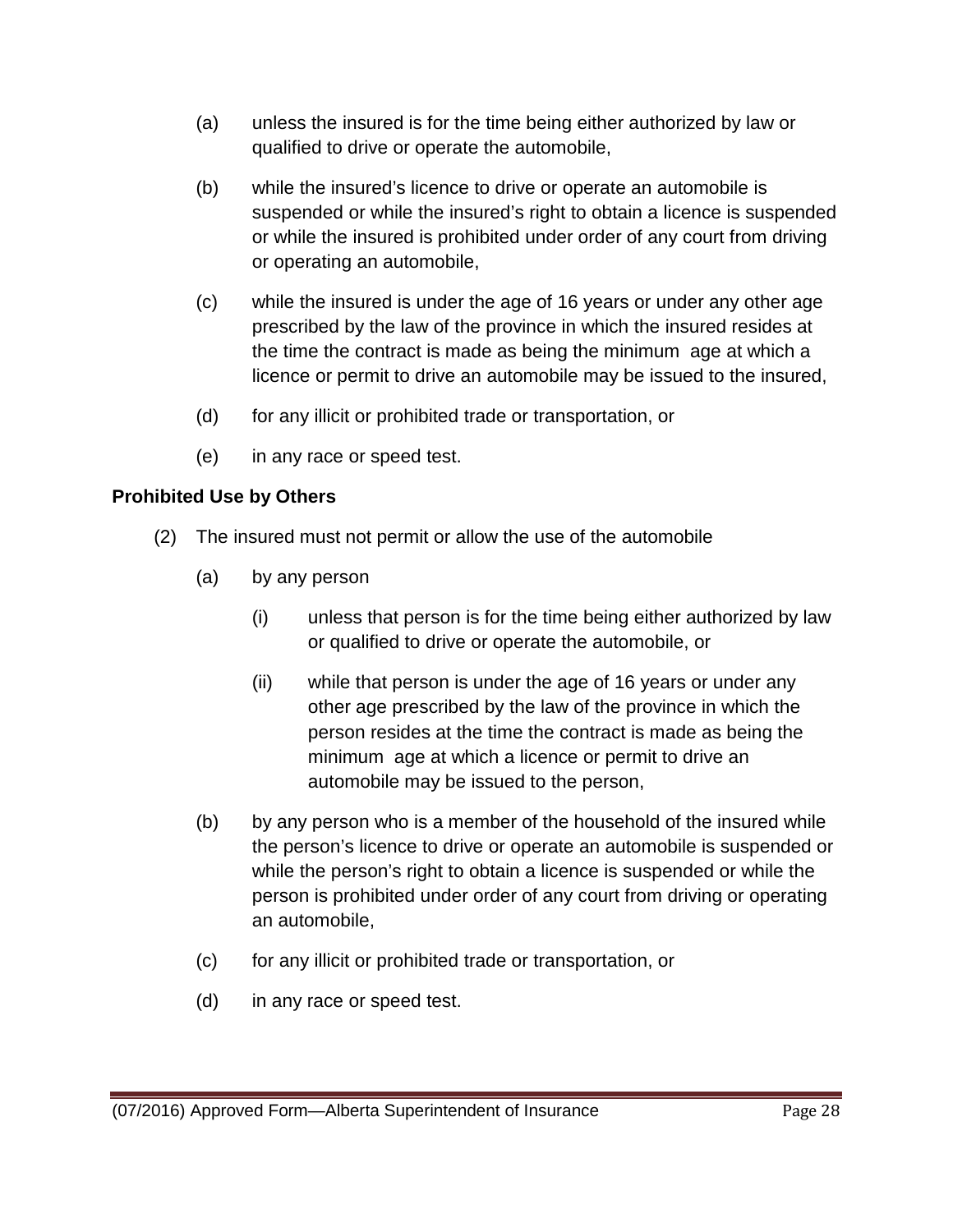# **Requirements Where Loss or Damage to Persons or Property**

- 3. (1) The insured must
	- (a) promptly give to the insurer written notice, with all available particulars, of any accident involving loss or damage to persons or property and of any claim made on account of the accident,
	- (b) verify by statutory declaration, if required by the insurer, that the claim arose out of the use or operation of the automobile as a transportation network automobile, and that the person operating or responsible for the operation of the automobile at the time of the accident is a person insured under the contract,
	- (c) forward immediately to the insurer every letter, document, advice or writ received by the insured from or on behalf of the claimant, and
	- (d) in addition to the requirement of (a), promptly give to the insurer the precise times that a transportation network driver logged onto a transportation network for the purposes of accepting requests for transportation services for compensation from prospective passengers(s) and logged out of a transportation network.
	- (2) The insured must not
		- (a) voluntarily assume any liability or settle any claim except at the insured's own cost, or
		- (b) interfere in any negotiations for settlement or in any legal proceeding.
	- (3) The insured must, whenever requested by the insurer, aid in securing information and evidence and the attendance of any witness, and must cooperate with the insurer, except in a pecuniary way, in the defence of any action or proceeding or in the prosecution of any appeal.

### **Requirements Where Loss or Damage to the Automobile**

- 4. (1) When loss of or damage to the automobile occurs, the insured must, if the loss or damage is covered by the contract,
	- (a) promptly give notice of the loss or damage in writing to the insurer with fullest information obtainable at the time,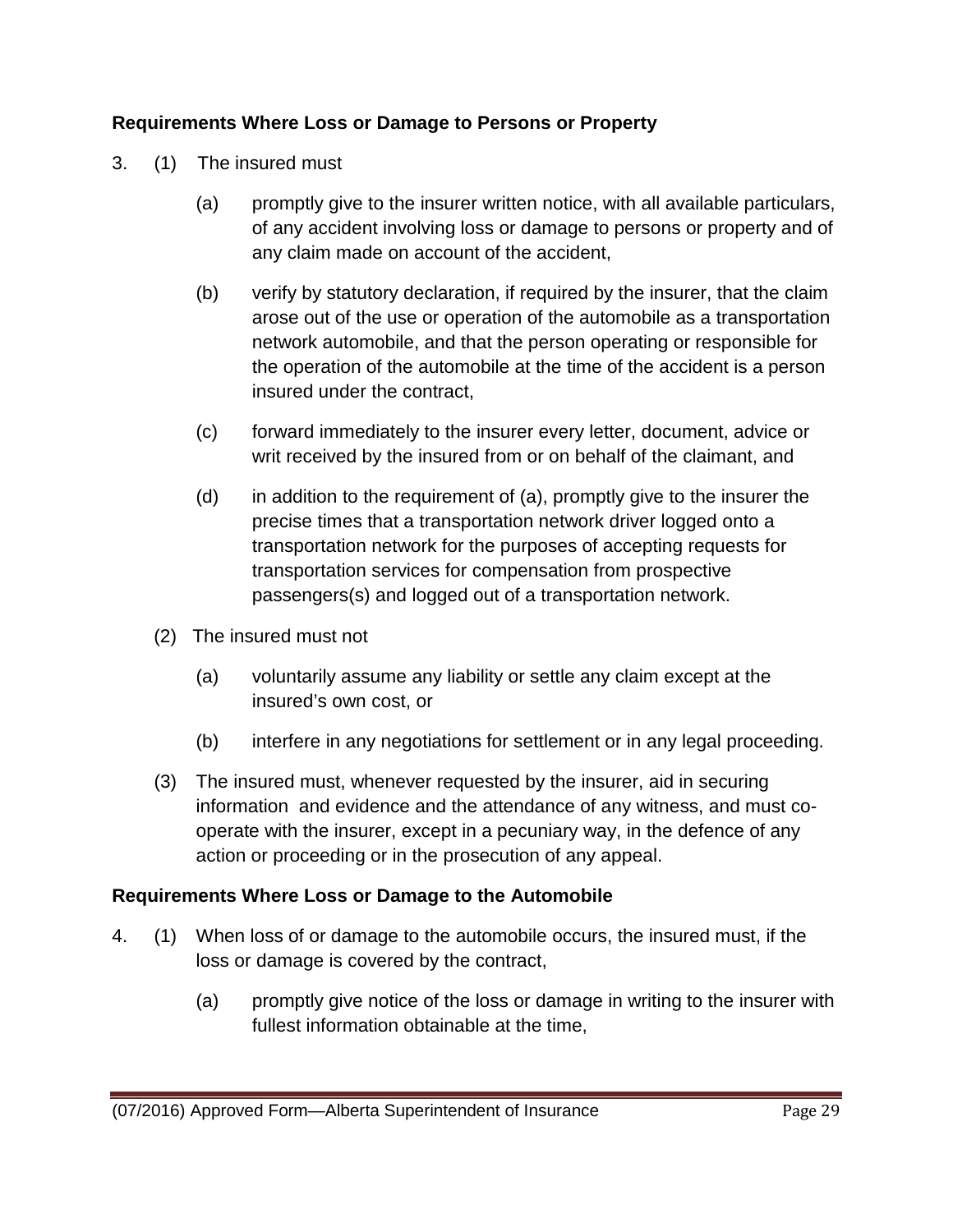- (b) at the expense of the insurer, and as far as reasonably possible, protect the automobile from further loss or damage, and
- (c) deliver to the insurer within 90 days after the date of the loss or damage a statutory declaration stating, to the best of the insured's knowledge and belief, the place, time, cause and amount of the loss or damage, the interest of the insured and of all others in the automobile, the encumbrances on the automobile, all other insurance, whether valid or not, covering the automobile and that the loss or damage did not occur through any wilful act or neglect, procurement, means or connivance of the insured.
- (2) Any further loss or damage accruing to the automobile directly or indirectly from a failure to protect it as required under subparagraph (1) of this condition is not recoverable under the contract.
- (3) No repairs, other than those that are immediately necessary for the protection of the automobile from further loss or damage, may be undertaken and no physical evidence of the loss or damage may be removed
	- (a) without the written consent of the insurer, or
	- (b) until the insurer has had a reasonable opportunity to make the inspection for which provision is made in Statutory Condition 5.

# **Examination of Insured**

(4) The insured must submit to examination under oath and must produce for examination at any reasonable place and time designated by the insurer or its representative all documents in the insured's possession or control that relate to the matters in question, and the insured must permit extracts and copies of the documents to be made.

# **Insurer Liable for Cash Value of Automobile**

(5) The insurer is not liable for more than the actual cash value of the automobile at the time any loss or damage occurs, and the loss or damage must be ascertained or estimated according to that actual cash value with proper deductions for depreciation, however caused, and must not exceed the amount that it would cost to repair or replace the automobile, or any part of the automobile, with material of similar kind and quality, but if any part of the automobile is obsolete and unavailable, the liability of the insurer in respect of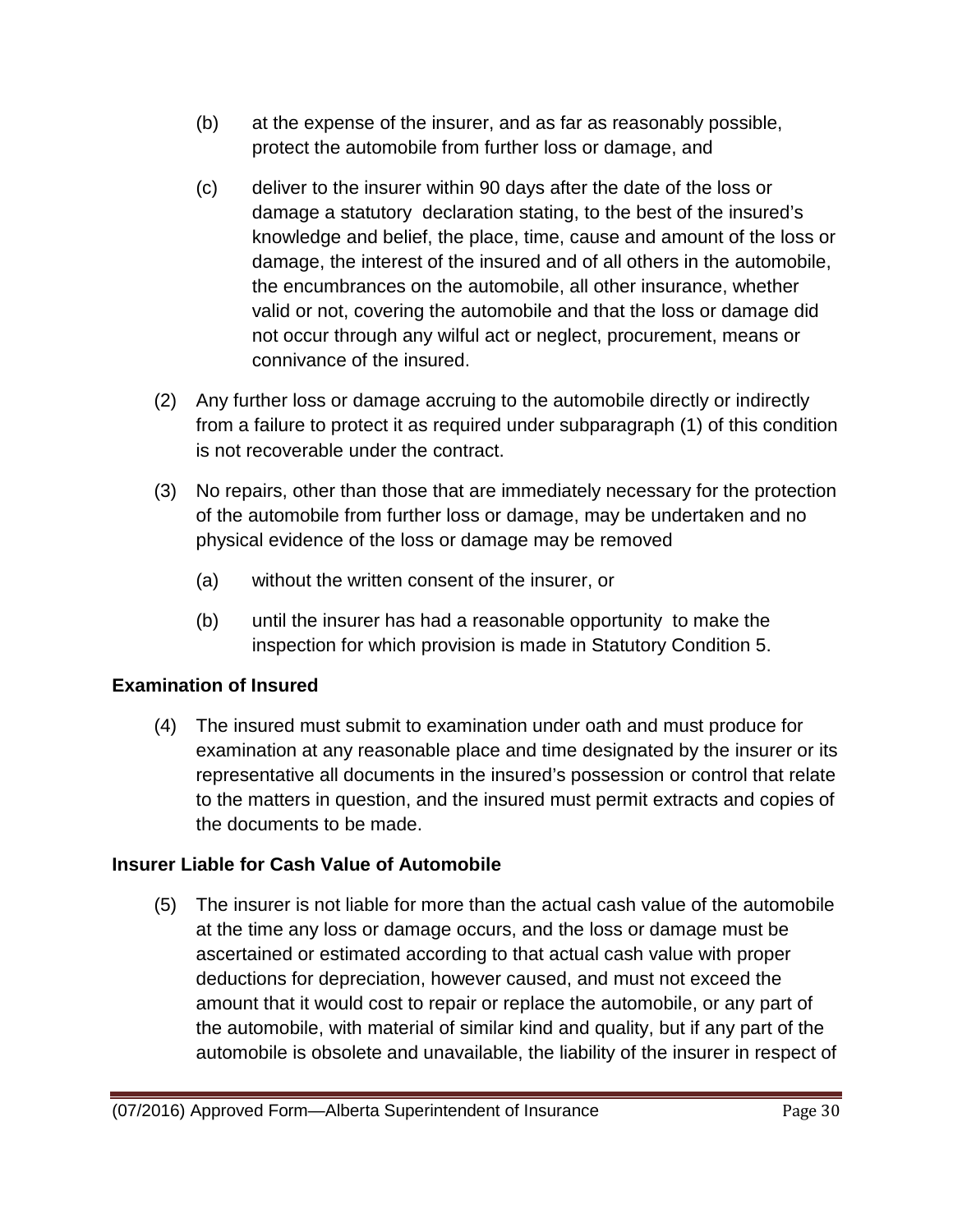the automobile is limited to the value of that part at the time of loss or damage, not exceeding the maker's latest list price.

# **Repair or Replacement**

(6) Except where a dispute resolution process has been initiated, the insurer, instead of making payment, may, within a reasonable time, repair, rebuild or replace the property damaged or lost with other of similar kind and quality if, within 7 days after the receipt of the proof of loss, it gives written notice of its intention to do so.

# **No Abandonment, Salvage**

- (7) There must be no abandonment of the automobile to the insurer without the insurer's consent.
- (8) If the insurer exercises the option to replace the automobile or pays the actual cash value of the automobile, the salvage, if any, vests in the insurer.

# **In Case of Disagreement**

- (9) In the event of disagreement as to the nature and extent of the repairs and replacements required, or as to their adequacy, if effected, or as to the amount of the loss or damage, those questions must be determined by a dispute resolution process as provided under the *Insurance Act* before there can be recovery under the contract, whether the right to recover under the contract is disputed or not, and independently of all other questions.
- (10) There is no right to a dispute resolution process until
	- (a) a specific demand for it is made in writing, and
	- (b) the proof of loss has been delivered.

### **Inspection of Automobile**

5. The insured must permit the insurer at all reasonable times to inspect the automobile and its equipment.

# **Time and Manner of Payment of Insurance Money**

6. (1) The insurer must pay the insurance money for which it is liable under the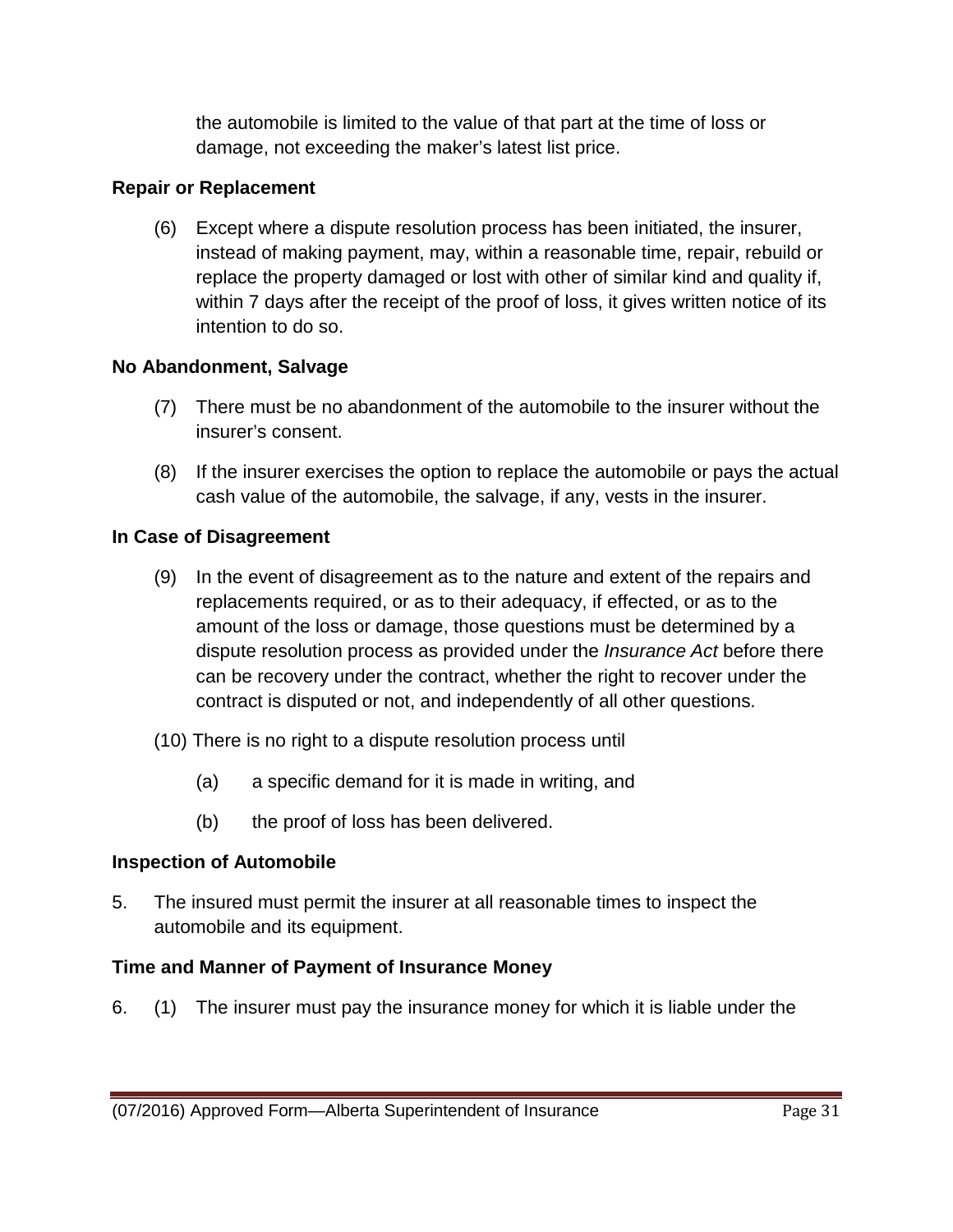contract within 60 days after the proof of loss has been received by it or, where a dispute resolution process is conducted under Statutory Condition 4(9), within 15 days after the decision is rendered.

# **When Action May Be Brought**

(2) The insured may not bring an action to recover the amount of a claim under the contract unless the requirements of Statutory Conditions 3 and 4 are complied with or until the amount of the loss has been ascertained as provided for under Statutory Conditions 3 and 4 or by a judgment against the insured after trial of the issue, or by agreement between the parties with the written consent of the insurer.

# **Who May Give Notice and Proofs of Claim**

7. Notice of claim may be given and proofs of claim may be made by the agent of the insured named in this contract in the case of absence or inability of the insured to give the notice or make the proof, such absence or inability being satisfactorily accounted for or, in the like case or if the insured refuses to do so, by a person to whom any part of the insurance money is payable.

# **Termination**

- 8. (1) The contract may be terminated
	- (a) by the insurer giving to the insured 15 days' notice of termination by registered mail or 5 days' written notice of termination personally delivered, or
	- (b) by the insured at any time on request.
	- (2) If the contract is terminated by the insurer,
		- (a) the insurer must refund the excess of premium actually paid by the insured over the prorated premium for the expired time, but in no event, may the prorated premium for the expired time be less than any minimum retained premium specified, and
		- (b) the refund must accompany the notice unless the premium is subject to adjustment or determination as to the amount, in which case the refund must be made as soon as practicable.
	- (3) If the contract is terminated by the insured, the insurer must refund as soon as practicable the excess of premium actually paid by the insured over the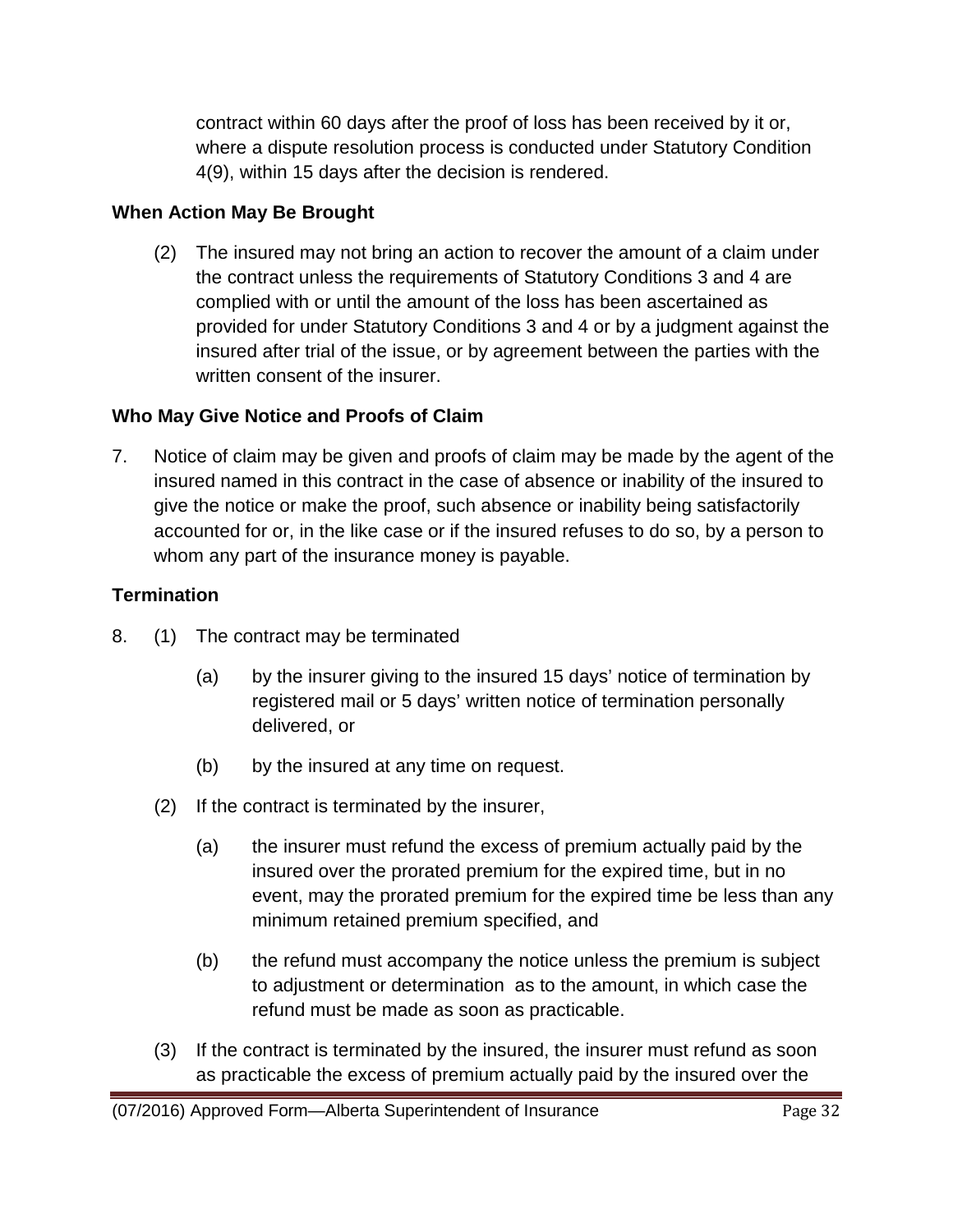short rate premium for the expired time, but in no event may the short rate premium for the expired time be deemed to be less than any minimum retained premium specified.

(4) The 15-day referred to in subparagraph 1(a) of this condition starts to run on the day the registered letter or notification of it is delivered to the insured's postal address.

### **Notice**

- 9. (1) Any written notice to the insurer may be delivered at, or sent by registered mail to, the chief agency or head office of the insurer in the province.
	- (2) Written notice may be given to the insured named in the contract by letter personally delivered to the insured or by registered mail addressed to the insured at the insured's latest postal address as notified to the insurer.
	- (3) In this condition, "registered" means registered in or outside Canada.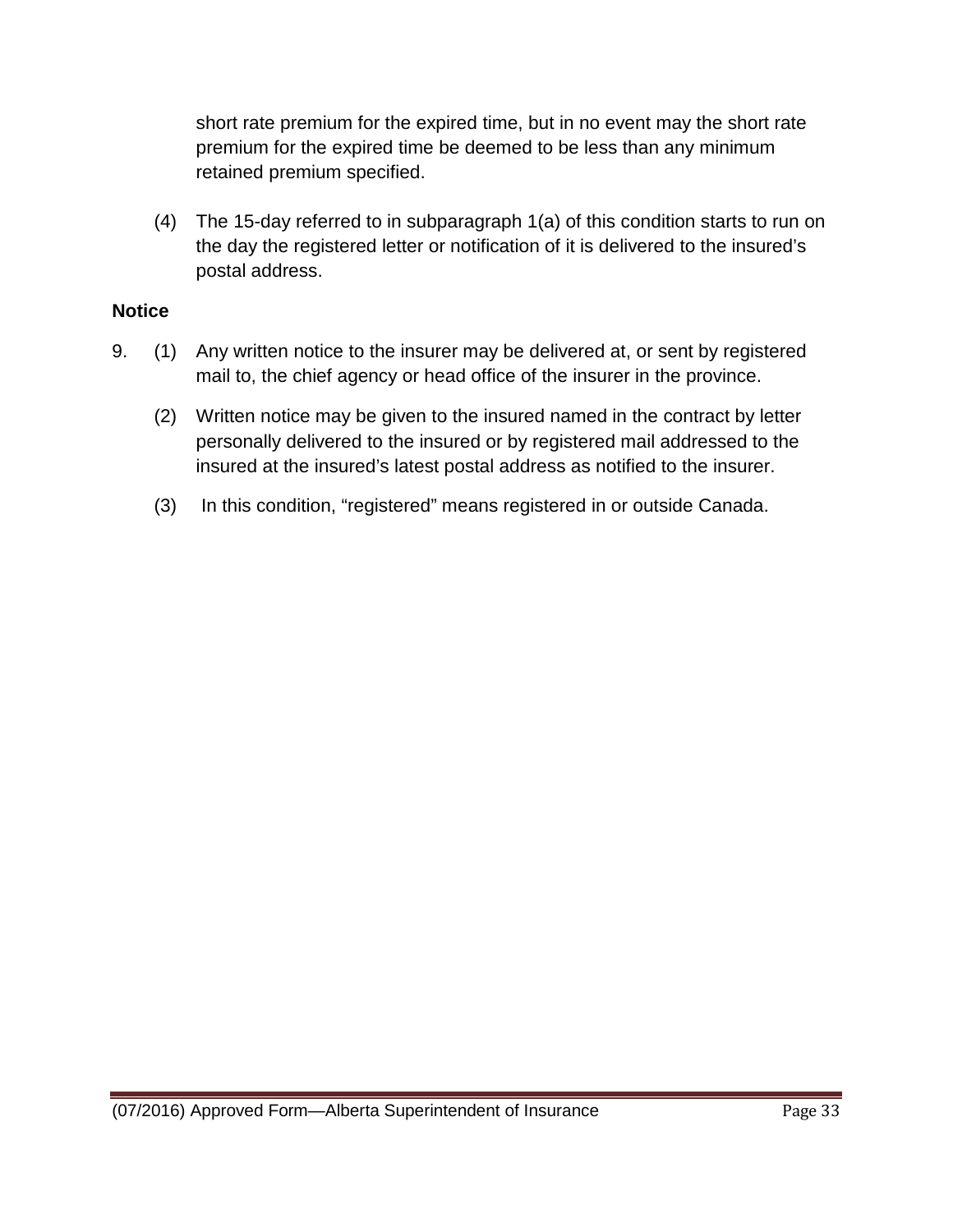

#### **Intact Insurance Company**

#### **S.E.F. 44 Family Protection Endorsement**

#### 1. **DEFINITIONS: where used in this endorsement,**

- (a) The term "automobile" shall mean a vehicle with respect to which motor vehicle liability insurance would be required if it were subject to the law of the province governing the policy.
- (b) The term "dependant relative" means:
	- (i) a person,
		- (1) under the age of 18 years who resides with the named insured and is principally dependent upon the named insured or the spouses/adult interdependent partners of the named insured for financial support.
		- (2) 18 years of age or over who, because of mental or physical infirmity, is principally dependant upon the named insured or the spouses/adult interdependent partners of the named insured for financial support, or
		- (3) 18 years of age or over who, because of full-time attendance at a school, college or university, is principally dependant upon the named insured or the spouse of the named insured for financial support; or
		- (ii) a parent or relative,
			- (1) of the named insured, or
			- (2) of the spouses/adult interdependent partners of the named insured,

residing in the same dwelling premises and principally dependant upon the named insured or the spouses/adult interdependent partners of the named insured for financial support.

- (c) The term "eligible claimant" means:
	- (i) the insured person sustaining bodily injury:
	- (ii) any other person who, in the jurisdiction in which the accident occurred, is entitled to maintain an action against the inadequately insured motorist for damages because of the death of an insured person or because of bodily injury to an insured person.
- (d) The words "Family Protection Coverage" mean the insurance as provided by this form of endorsement and any other coverage provided by virtue of a contract of insurance providing indemnity similar in nature to the indemnity provided by this endorsement, whether described as underinsured motorist coverage or not.
- (e) The term "inadequately insured motorist" means:
	- (i) the identified owner or identified driver of an automobile with respect to which the total motor vehicle liability insurance or provided bonds, cash deposits or other financial guarantees as required by law in lieu of insurance, of the owner and driver is less than the Limit of Family Protection Coverage.
	- (ii) the driver or owner of an uninsured automobile or unidentified automobile as defined in the "Uninsured Automobile Coverage" of the Policy:

Provided That:

- (A)where an eligible claimant is entitled to recover damages from an inadequately insured motorist and the owner or operator of any other automobile, for the purpose of  $1$  (e) (i) above and determining the insurer's limit of liability under paragraph 3 of this endorsement, the limits of motor vehicle liability insurance shall be deemed to be the aggregate of all limits of liability insurance and all bonds, cash deposits, or other financial guarantees as required by law in lieu of such insurance, with respect to all of the said automobiles;
- (B) where an eligible claimant is entitled to recover damages from the identified owner or identified driver of an uninsured automobile as defined in this policy, for the purpose of 1(e) (i) and (ii) above and for the purpose of determining the limit of coverage under paragraph 3 of this endorsement, uninsured motorist coverage available to the eligible claimant shall be taken into account as if it were motor vehicle liability insurance with the limits stated to be those of the uninsured motorist coverage: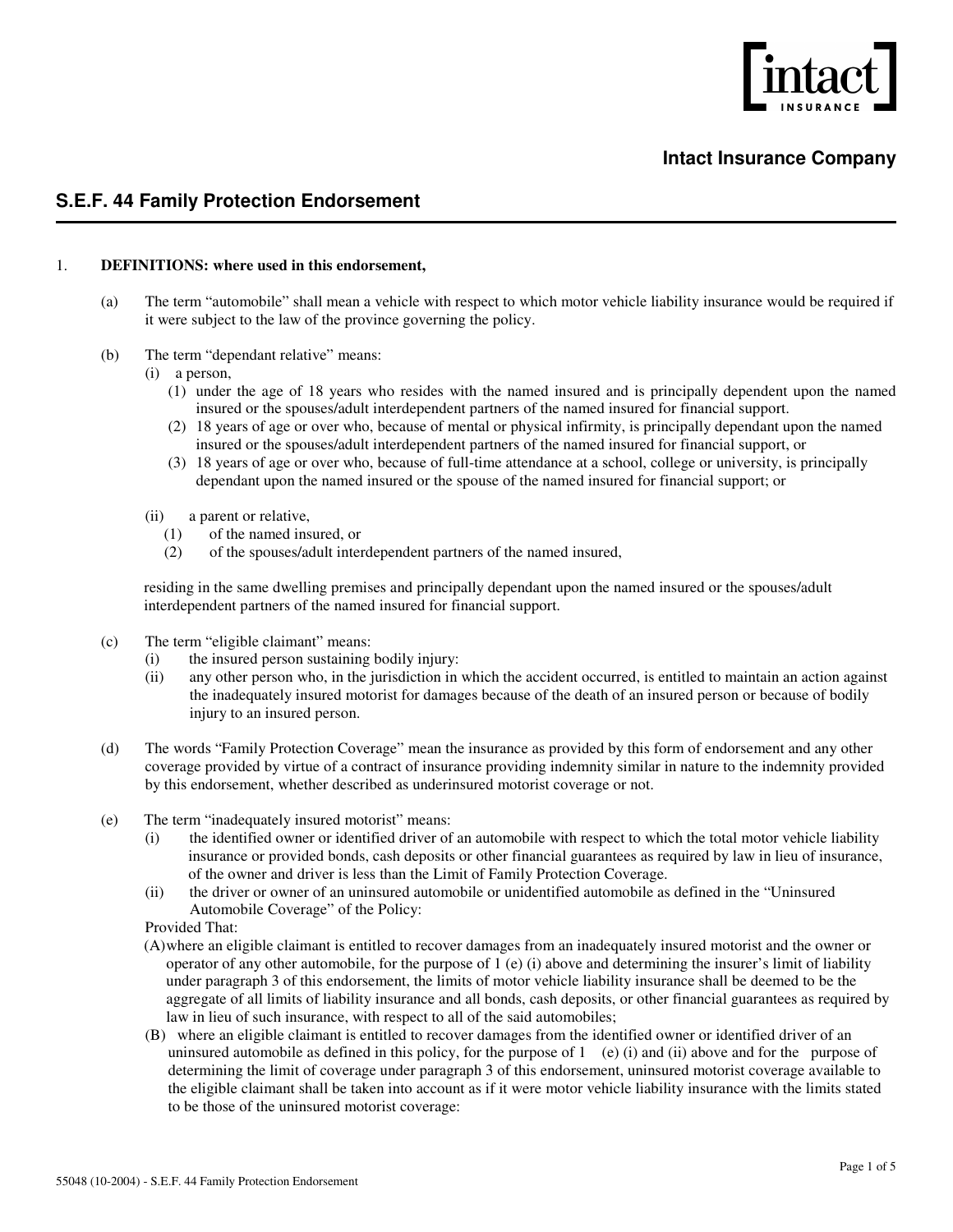

- (C) where an eligible claimant alleges that both the owner and driver of an automobile referred to in 1 (e) (ii) cannot be determined, the eligible claimant's own evidence of the involvement of such automobile must be corroborated by other material evidence; and
- (D) "other material evidence" for the purposes of this section means:
	- (i) independent witness evidence, other than evidence of a spouses/adult interdependent partners as defined in this endorsement or a dependent relative as defined in this endorsement; or
	- (ii) physical evidence indicating the involvement of an unidentified automobile
- (f) The words "insured person" means:
	- (i) the named insured and his or her spouses/adult interdependent partners if residing in the same dwelling premises and any dependant relative of either, while
		- (1) an occupant of the described automobile, a newly acquired automobile or a temporary substitute automobile as defined in the general provisions, definitions and exclusions of the policy,
		- (2) an occupant of any other automobile but excluding the person who leases such other automobile for a period in excess of 30 days or who owns such other automobile unless underinsured motorist insurance is in force in respect of such other automobile, or
		- (3) not an occupant of an automobile who is struck by an automobile;
	- (ii) if the named insured is a corporation, an unincorporated association or partnership, any officer, employee or partner of the named insured for whose regular use the described automobile is provided (which individual shall be considered the 'named insured" for the purposes of Definition 1 (b), and his or her spouses/adult interdependent partners if residing in the same dwelling premises, and any dependant relative of either, while
		- (1) an occupant of the described automobile, a newly acquired automobile or a temporary substitute automobile as defined in the general provisions, definitions and exclusions of the policy.
		- (2) an occupant of an automobile other than the automobile referred to in (ii) *(1)* above leased by the named insured for a period in excess of 30 days or owned by the named insured provided underinsured motorist insurance is in force in respect of such other automobile, or
		- (3) not an occupant of an automobile who is struck by an automobile;

provided that where the policy has been endorsed to grant permission to rent or lease the described automobile for a period in excess of 30 days, any reference to the named insured shall be construed as a reference to the lessee specified in that endorsement.

- (g) The term "Limit of Family Protection Coverage" means the amount set out in the policy documents, with respect to this endorsement. If no amount is set out in the policy documents then the Section A limit with respect to the automobile to which this endorsement applies is the Limit of Family Protection Coverage.
- (h) The words "limits of motor vehicle liability insurance" mean the amount stated in the said policy of insurance referred to as the limit of liability of the Insurer with respect to liability claims, regardless of whether the stated limits are reduced by the payment of claims or otherwise, provided however, in the event that an Insurer's liability under a policy of insurance is reduced by operation of law to the statutory minimum limits in a jurisdiction because of a breach of the said policy of insurance, then the statutory minimum limits are the "limits of motor vehicle liability insurance" in the said policy.
- (i) The term "spouses/adult interdependent partners" means either of a man or woman who
	- (i) are married to each other;
	- (ii) are married to each other by a marriage that is voidable and has not been voided by a judgment of nullity; or
	- (ii) have gone through a form of marriage with each other, in good faith, that is void and are cohabitating or have cohabited within the preceding year, and includes.
	- (iv) either of a man and woman not being married to each other who have cohabited
		- (1) continuously for a period of not less than five years, or
		- (2) in a relationship of some permanence where there is a child born of whom they are the natural parents, and have so cohabited within the preceding year.
- (j) The term "the policy" means the policy to which this endorsement is attached.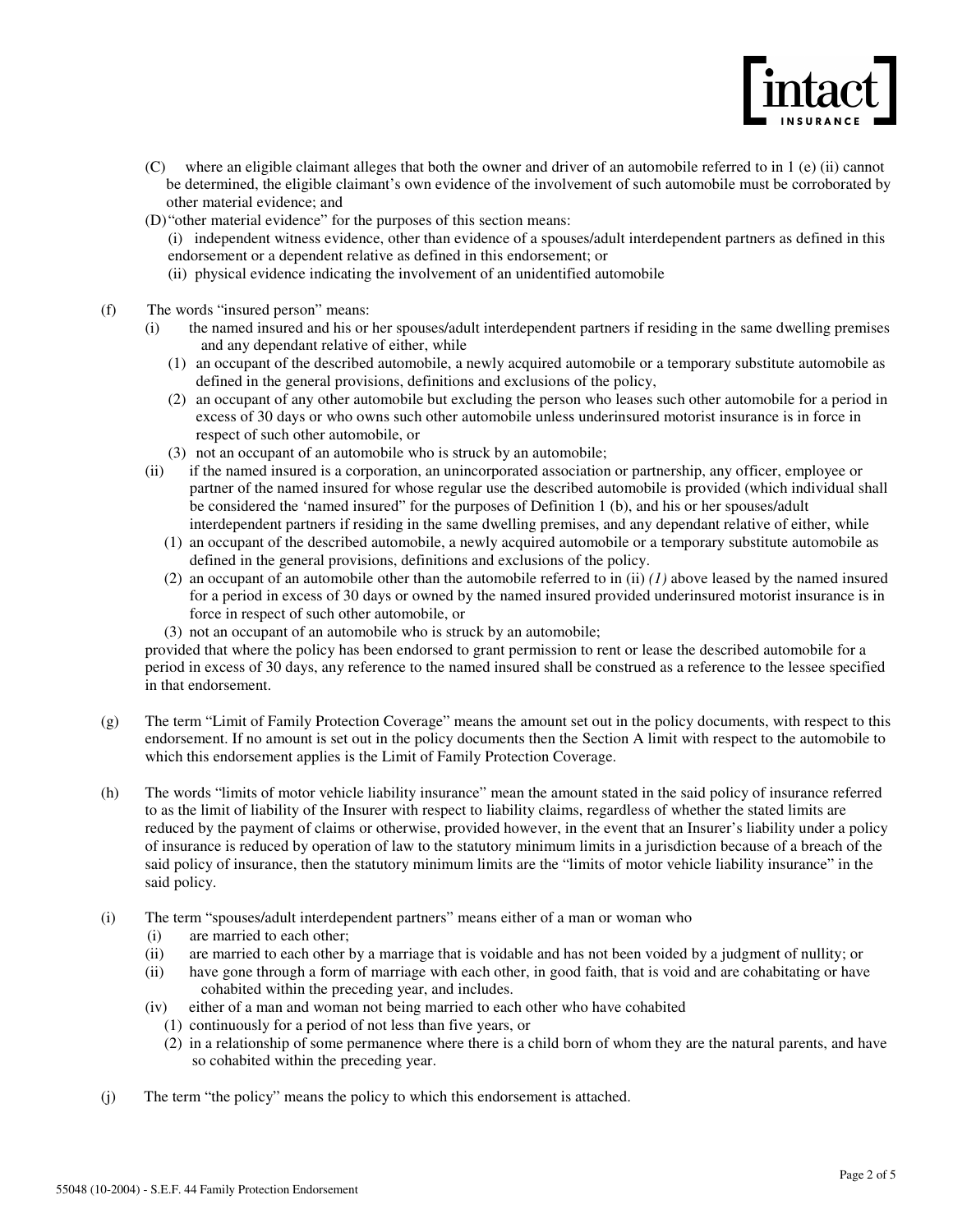

#### **2. INSURING AGREEMENT**

In consideration of the premium charged and subject to the provisions hereof, it is understood and agreed that the Insurer shall indemnify each eligible claimant for the amount that such eligible claimant is legally entitled to recover from an inadequately insured motorist as compensatory damages in respect of bodily injury or death sustained by an insured person by accident arising out of the use or operation of an automobile.

#### **3. LIMIT OF COVERAGE UNDER THIS ENDORSEMENT**

- (a) The Insurer's maximum liability under this endorsement, regardless of the number of eligible claimants, or number of insured persons injured or killed, or number of automobiles insured under the policy shall be the amount by which the Limit of Family Protection Coverage exceeds the total of all limits of motor vehicle liability insurance, or bonds or cash deposits, or other financial guarantees as required by law in lieu of such insurance, of the inadequately insured motorist and of any person jointly liable therewith.
- (b) Where this endorsement applies as excess, the Insurer's maximum liability under this endorsement is the amount determined in accordance with paragraph 3(a) less the amounts available to eligible claimants under any first loss insurance as referred to in paragraph 7 of this endorsement.

#### **4. AMOUNT PAYABLEPER ELIGIBLE CLAIMANT**

- (a) the amount payable under this endorsement to any eligible claimant shall be ascertained by determining the amount of damages the eligible claimant is legally entitled to recover from the inadequately insured motorist and deducting from that amount the aggregate of the amounts referred to in paragraph 4(b), but in no event shall the Insurer be obliged to pay any amount in excess of the limit of coverage as determined under paragraph 3 of this endorsement.
- (b) The amount payable under this endorsement to any eligible claimant is excess to any amount actually recovered by the eligible claimant from any source (other than money payable on death under a policy of insurance) and is excess to any amounts the eligible claimant is entitled to recover (whether such entitlement is pursued or not) from:
	- (i) the insurers of the inadequately insured motorist, and from bonds, cash deposits or other financial guarantees given on behalf of the inadequately insured motorist;
	- (ii) the insurers of any person jointly liable with the inadequately insured motorist for the damages sustained by an insured person;
	- (iii) the Société de l 'assurance automobile du Québec;
	- (iv) an unsatisfied judgment fund or similar plan or which would have been payable by such fund or plan had this endorsement not been in effect;
	- (v) the uninsured motorist coverage of a motor vehicle liability policy;
	- (vi) any automobile accident benefits plan applicable in the jurisdiction in which the accident occurred;
	- (vii) any policy of insurance providing disability benefits or loss of income benefits or medical expense or rehabilitation benefits;
	- (viii) any Worker's Compensation Act or similar law of the jurisdiction applicable to the injury or death sustained;
	- (ix) any Family Protection Coverage of a motor vehicle liability policy;
- (c) In the event that the insurer is presented with claims by more than one eligible claimant and the total of the amounts payable to the eligible claimants exceeds the limit of the Insurer's liability under the endorsement as set out in paragraph 3, the insurer may pay to each eligible claimant a pro rata portion of the amount otherwise payable to each eligible claimant. In the event that payments are made to eligible claimants under this endorsement prior to the receipt of actual notice of any additional claim, then the limits of this endorsement as referred to in paragraph 3 of this endorsement shall be the amount determined in paragraph 3 less the amounts paid to the prior eligible claimants.

#### 5. **DETERMINATION OF THE AMOUNT AN ELIGIBLE CLAIMANT IS LEGALLY ENTITLED TO RECOVER**

- (a) The amount that an eligible claimant is legally entitled to recover shall be determined in accordance with the procedures set forth for determination of the issues of quantum and liability by the uninsured motorist coverage provisions of the policy.
- (b) In determining the amount an eligible claimant is legally entitled to recover from the inadequately insured motorist, issues of quantum shall be decided in accordance with the law of the province governing the policy and issues of liability shall be decided in accordance with the law of the place where the accident occurred.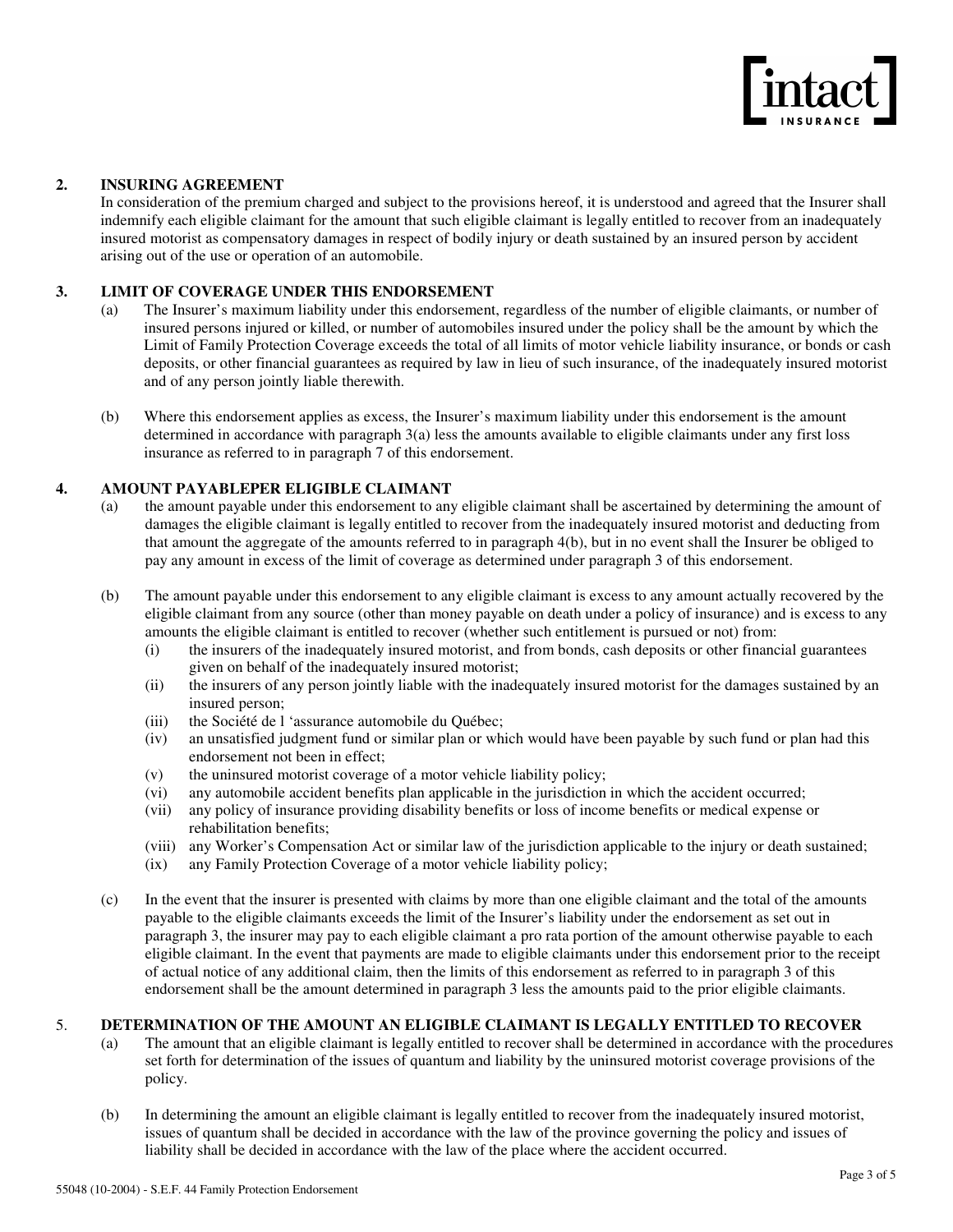

- (c) In determining any amounts an eligible claimant is legally entitled to recover, no amount shall be included with respect to pre-judgment interest accumulating prior to notice as required by this endorsement.
- (d) In determining any amounts an eligible claimant is legally entitled to recover, no amount shall be included with respect to punitive, exemplary, aggravated or other damages the award of which is based in whole or in part on the conduct of the inadequately insured motorist or person jointly liable therewith, to the extent that the said damages are not for the purpose of compensating the eligible claimant for actually incurred losses.
- (e) In determining any amounts an eligible claimant is legally entitled to recover from an inadequately insured motorist as defined in paragraph  $I(e)(i)$ , no amount shall be included with respect to costs.
- (f) No findings of a Court with respect to issues of quantum or liability are binding on the Insurer unless the Insurer was provided with a reasonable opportunity to participate in those proceedings as a party.

#### 6. **PROCEDURES**

- (a) The following requirements are conditions precedent to the liability of the Insurer to the eligible claimant under this endorsement:
	- (i) the eligible claimant shall promptly give written notice, with all available particulars, of any accident involving injury or death to an insured person and of any claim made on account of the accident;
	- (ii) the eligible claimant shall, if so required, provide details of any policies of insurance, other than life insurance, to which the eligible claimant may have recourse.
	- (iii) the eligible claimant and the insured person shall submit to examination under oath, and shall produce for examination at such reasonable place and time as is designated by the Insurer or its representative, all documents in their possession or control that relate to the matters in question, and they shall permit extracts and copies thereof to be made.
- (b) Where an eligible claimant commences a legal action for damages for bodily injury or death against any other person owning or operating an automobile involved in the accident, a copy of the Writ of Summons or other initiating process shall be delivered or sent by registered mail immediately to the chief agency or head office of the Insurer in the province together with particulars of the insurance and loss.
- (c) Every action or proceeding against the Insurer for recovery under this endorsement shall be commenced within 12 months from the date upon which the eligible claimant or his legal representatives knew or ought to have known that the quantum of the claims with respect to an insured person exceeded the minimum limits for motor vehicle liability insurance in the jurisdiction in which the accident occurred. No action which is commenced within 2 years of the date of the accident shall be barred by this provision.

#### 7. **MULTIPLE COVERAGES**

Subject to the provisions hereof, where an eligible claimant is entitled to payment under Family Protection Coverage under more than one policy and the insured person

- (a) is an occupant of an automobile, such insurance on the automobile in which the insured person is an occupant is first loss insurance and any other such insurance is excess;
- (b) is not an occupant of an automobile, such insurance in any policy in the name of the insured person is first loss insurance and any other such insurance is excess.

All applicable first loss Family Protection Coverage shall be apportioned on a pro rata basis but in no event shall the aggregate payment under all such insurances exceed the highest limit of coverage provided by any one of such first loss insurances. The applicable first loss insurance shall be exhausted before recourse is made to excess insurances. All applicable excess Family Protection Coverage shall be similarly apportioned on a pro rata basis but in no event shall the aggregate payment under all such insurances exceed the highest limit of coverage as defined in paragraph 3(b) thereof, provided by any one of such excess insurances.